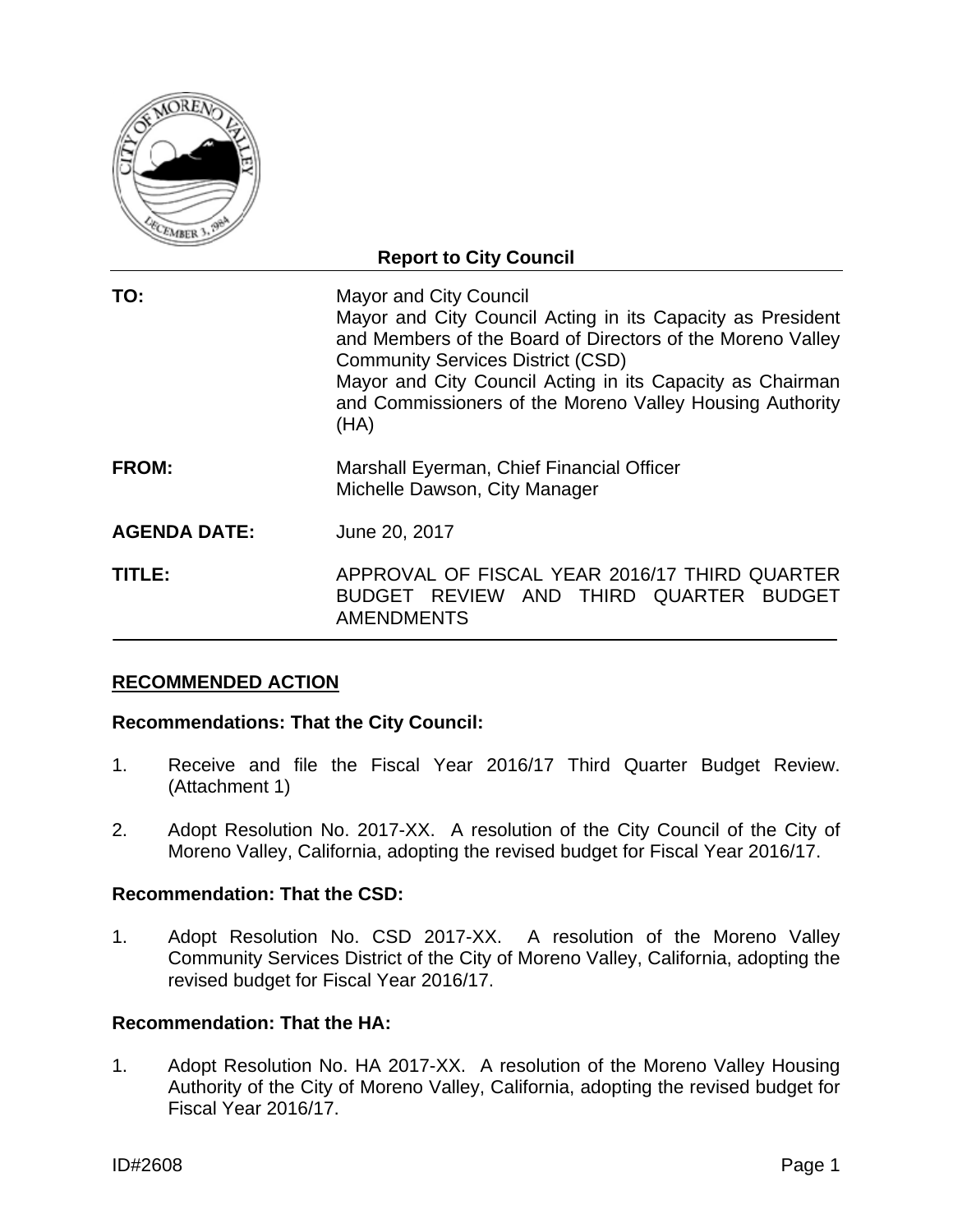## **SUMMARY**

This report provides the Third Quarter Budget Report which updates the Mayor and City Council regarding current year financial trends and provides the Fiscal Year (FY) 2016/17 Third Quarter Budget Review through March 31, 2017. This report also requests the approval of certain FY 2016/17 revenue and expenditure budget amendments.

These items were presented to the Finance Subcommittee on May 23, 2017 for review and discussion.

#### **DISCUSSION**

On June 23, 2015, the City Council adopted the Two-Year Operating Budget for Fiscal Years 2015/16 – 2016/17. The budget included all component units of the City, including the General Fund, Community Services District, Housing Authority and Successor Agency. During the two-year budget period, the City Council will be kept informed of the City's financial condition through the process of First Quarter, Mid-Year and Third Quarter Budget Reviews. This ongoing process ensures a forum to review expenditure and revenue changes from the estimates made in the budget document. Additionally, any significant changes in projected revenue or unanticipated expenditures will be shared with the City Council should they occur. This report provides the FY 2016/17 Third Quarter Review for the first nine months of FY 2016/17, July through March. The third quarter budget review will focus primarily on the City's General Fund. This review will also present nine-month operational results from other key funds.

The City Council's direction of "Maintain a Balanced General Fund Budget" continues to be the goal regarding the fiscal status of City operations. Changes were considered where necessary to adjust for expenditure needs that could not be absorbed within current approved appropriations and to correct some one-time requirements in some funds. This report identifies the proposed budget adjustments.

## **FISCAL YEAR 2016/17 THIRD QUARTER REVIEW:**

This Third Quarter Report updates the Mayor and City Council regarding current year financial trends and provides the opportunity for the City Council to review the recommended actions as they relate to revenues and expenditures.

#### General Fund Revenue Update

Revenue receipts do not follow an even schedule. Although 75% of the fiscal year has elapsed, based on historic trends revenues are estimated to be at approximately 66% of the budgeted amount. Actual revenues received are currently 61% of budget. Revenue amounts continue to be stable. Although there will be variances in some of the amounts budgeted, the total is expected to remain within 1% of the amended budget for the year. Total General Fund revenue is estimated to be \$97.6 million. It should be noted that the lag in timing of revenue receipts is one reason an operating cash reserve is necessary.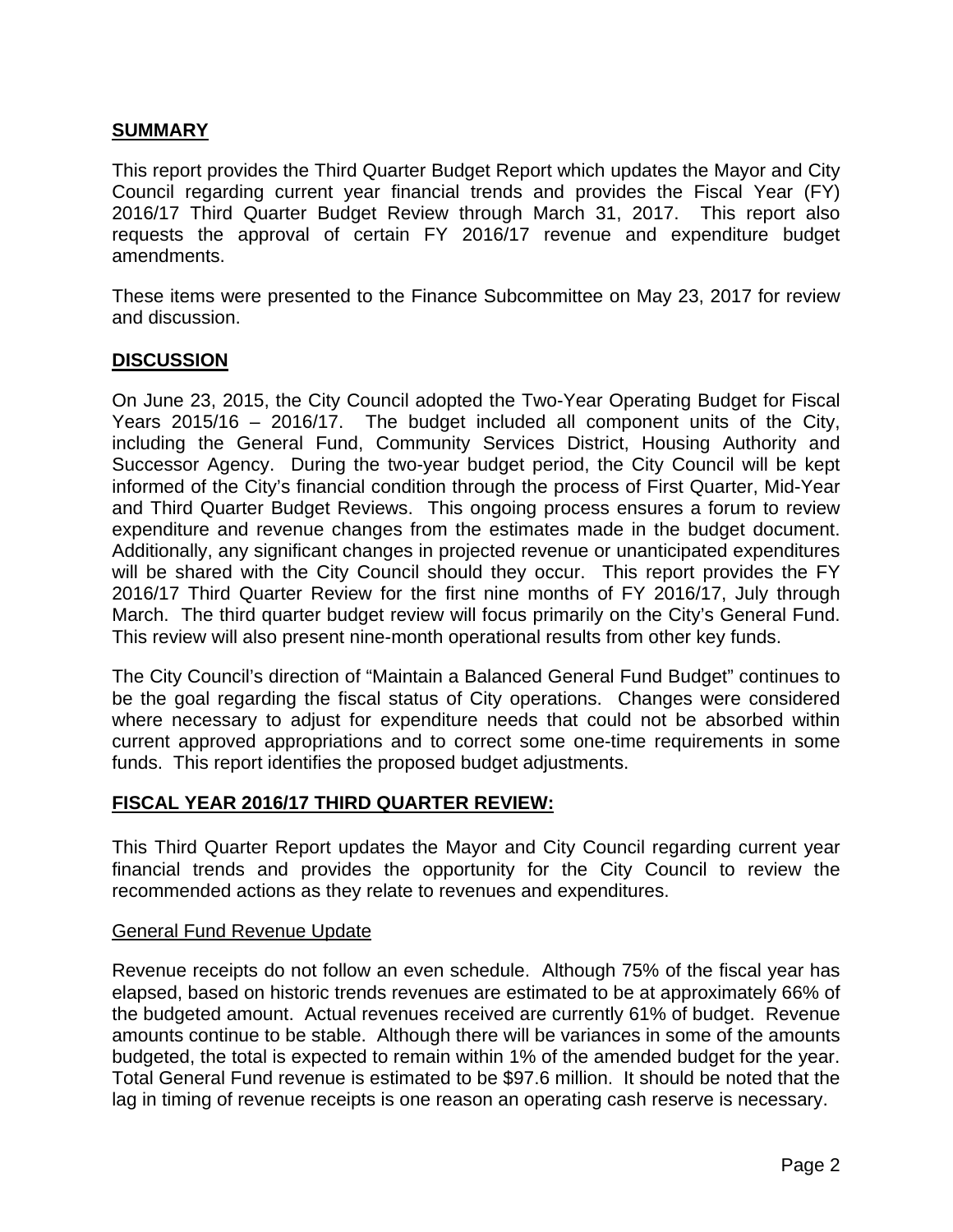## General Fund Expenditure Update

Although not all expenditures follow a straight-line spending pattern, operating expenditures should track close to within 75% of budget for the year at the end of the first 9 months. As of March 31, 2017 total General Fund expenditures were at 68%. This pace is within expectations for most activities in the General Fund.

## **FISCAL YEAR 2016/17 BUDGET ADJUSTMENTS**

Based on economic activity and revenue collections through March 2017, staff is not anticipating that total revenues will produce any significant increases over the amounts originally budgeted. Although there are some decreases noted by revised estimates, there are offsetting adjustments that offset these impacts. The decrease to the FY 2016/17 General Fund revenues is \$1 million to approximately \$96.7 million as presented on Exhibit A. This is primarily due to updated estimates in sales tax revenue. Although sales tax has continued to grow, we are beginning to see a lower percentage of growth. Additionally, this includes a one-time adjustment to the projections following the end of the triple-flip. These adjustments were taken into account for the development of the City's 2017/18 budget.

The FY 2016/17 General Fund expenditures budget, as currently amended, totals approximately \$97.6 million. The recommended first quarter budget changes decrease expenditures by \$1.2 to \$96.4 million. This reduction is primarily driven by the actual percentage increase for contract police services coming in lower than previously estimated. The fund continues to be structurally balanced, without the use of fund balance. The specific budget adjustments for the General Fund are summarized in Exhibit A attached to the City Council Resolutions recommended for approval.

| <b>Fund</b>  | Type<br>(Rev/Exp) | FY16/17<br><b>Budget</b> | Proposed<br><b>Adjustments</b><br>(\$) | <b>Proposed</b><br><b>Adjustments</b><br>(%) | FY16/17<br>Amended<br>Budget (1) |
|--------------|-------------------|--------------------------|----------------------------------------|----------------------------------------------|----------------------------------|
| General Fund | Rev               | \$97,686,799             | (\$1,021,033)                          | 1.05%                                        | \$96,665,766                     |
| General Fund | Exp               | \$97,662,687             | (\$1,218,860)                          | 1.25%                                        | \$96,443,827                     |

## **SUMMARIES OF MAJOR FUNDS**

The following provides a summary of some of the proposed budget adjustments. A complete list of all changes is identified in Exhibit A to the Resolutions.

## Gas Tax (Fund 2000)

There is a budget adjustment recommended for third quarter that decreases revenue by \$188,078 based on the updated Highway User Tax projected revenue from the State.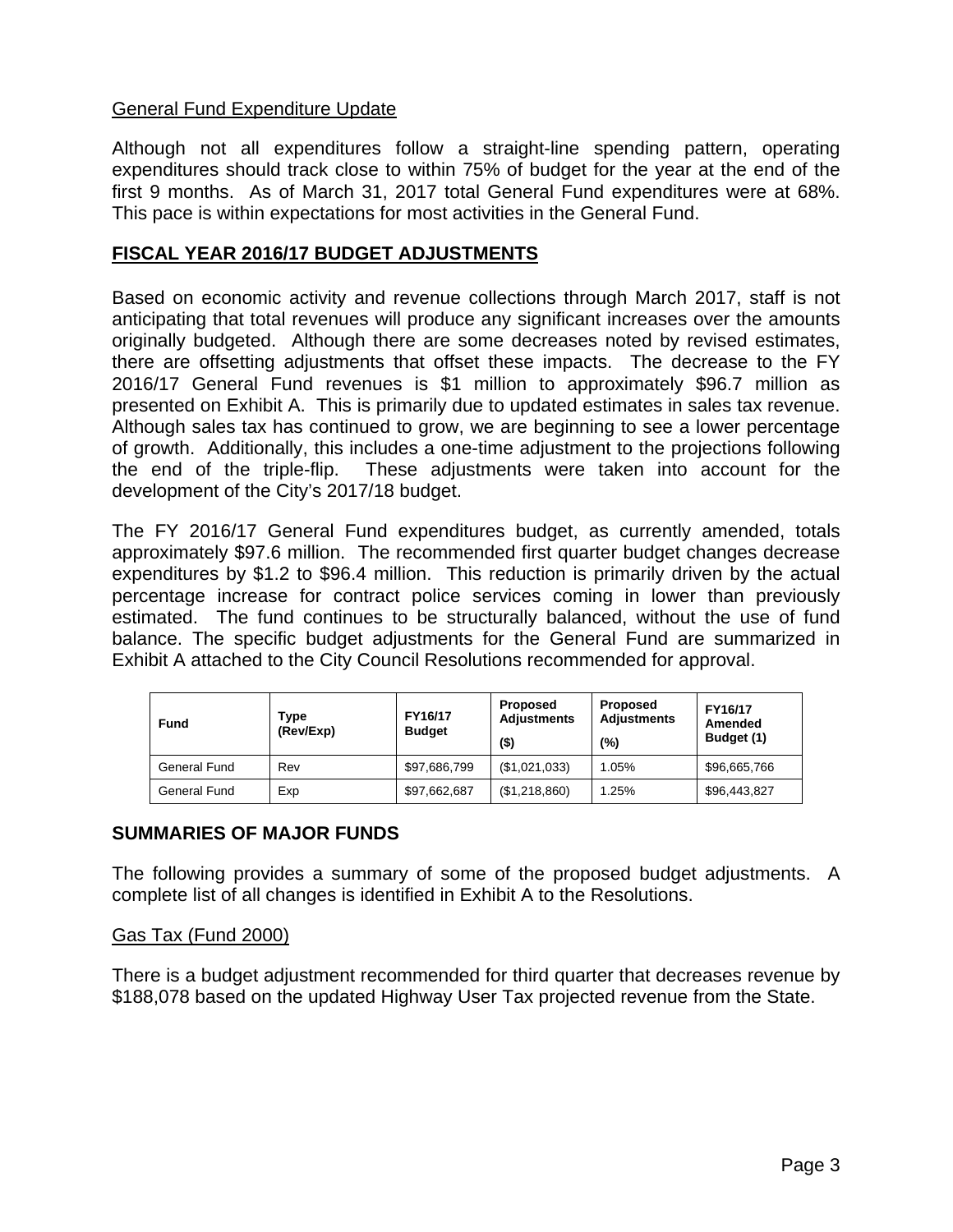## Measure A (Fund 2001)

There is a budget adjustment recommended for third quarter that decreases expenditures by \$46,141 for FY 2016/17 due to an update to the fleet operations budget. Revenue is decreasing by \$186,000 due to revised Measure A Tax projections from the Riverside County Transportation Commission.

## Development Impact Fees (DIF) Traffic Signals and DIF Traffic Signal Capital Projects (Funds 2902 and 3302)

This recommended budget transfer of \$453,600 from DIF Traffic Signal Fund 2902 to Fund 3302 DIF Traffic Signal Capital Projects is to adjust remaining fund balances within the funds. The transfer will not increase any project expenditures as previously approved by the City Council.

## Total Road Improvement Program (TRIP) Capital Projects (Fund 3411)

The Reche Vista project was originally budgeted at \$302,089, while the actual expenditures were \$283,589. Staff is requesting a decrease in expenditures by \$18,500 to match actuals.

## Community Facilities District (CFD) No. 1 (Fund 5113)

Based on current year activities, staff requests a reduction by \$122,000 for the parks maintenance program. The budget adjustments will still provide for continued parks maintenance through FY 2016/17.

#### Electric – Restricted Assets (Fund 6011)

Moreno Valley Utility proposes to increase expenditures by \$685,700 to adjust the budget for the solar carport project and to restore amounts that were not previously carried over from the prior year's budget. The increase will also provide an adjustment for the initial design on Alessandro and Heacock cross town ties and for the electric vehicle charging station due to additional design requirements.

#### **ALTERNATIVES**

- 1. Recommend approval of proposed Recommended Actions as set forth in this staff report, including the approval of the budget adjustments for FY 2016/17, as presented in Exhibit A. The approval of these items will allow for ongoing activities to be carried out in the current fiscal year and the City is able to modify budgets and operations as necessary through this quarterly review. Staff recommends this alternative.
- 2. Do not recommend approval of proposed Recommended Actions as set forth in this staff report, including the resolutions adopting the budget adjustments to the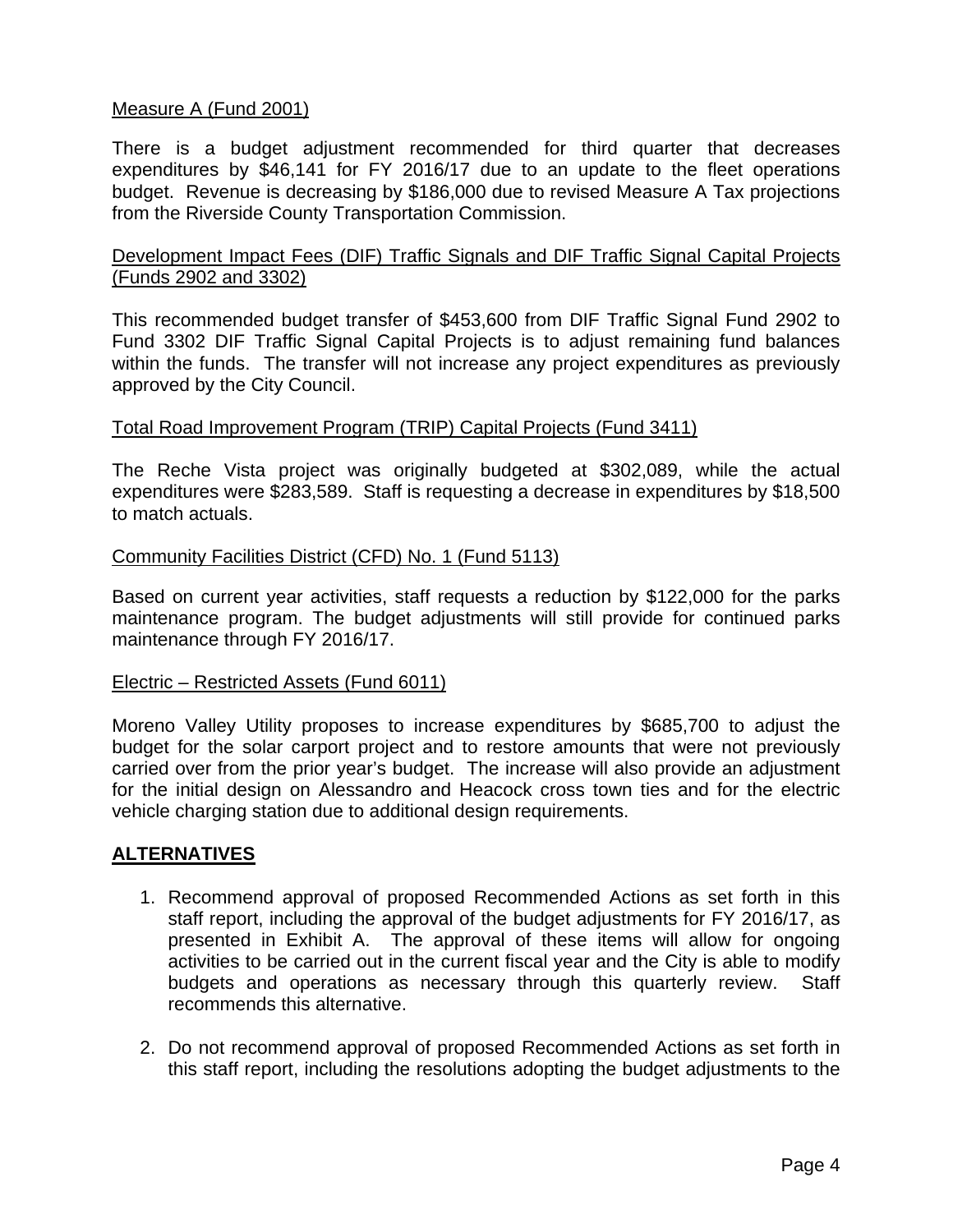FY 2016/17 budget, as presented in Exhibit A; or recommended actions. Staff does not recommend this alternative.

## **FISCAL IMPACT**

The City's Budget provides the funding and expenditure plan for all funds. As such, it serves as the City's financial plan for the fiscal year. The fiscal impacts for the proposed budget amendments are identified in Exhibit A to the Resolutions.

#### **NOTIFICATION**

Publication of the agenda.

## **PREPARATION OF STAFF REPORT**

Stephanie Cuff and the Current of the Current Analyst Control of the Marshall Eyerman Marshall Eyerman Marshall Eyerman Marshall Eyerman Marshall Eyerman Marshall Eyerman Marshall Officer Control of the Marshall Officer Co

Prepared By: Department Head Approval: Chief Financial Officer/City Treasurer

## **CITY COUNCIL GOALS**

**Revenue Diversification and Preservation**. Develop a variety of City revenue sources and policies to create a stable revenue base and fiscal policies to support essential City services, regardless of economic climate.

**Public Facilities and Capital Projects**. Ensure that needed public facilities, roadway improvements, and other infrastructure improvements are constructed and maintained.

## **CITY COUNCIL STRATEGIC PRIORITIES**

- **1. Economic Development**
- **2. Public Safety**
- **3. Library**
- **4. Infrastructure**
- **5. Beautification, Community Engagement, and Quality of Life**
- **6. Youth Programs**

## **ATTACHMENTS**

- 1. FY 2016-17 Third Quarter Financial Report
- 2. Resolution-City 2017-38
- 3. Exhibit A Amendments
- 4. Resolution-CSD 2017-13
- 5. Resolution-HA 2017-04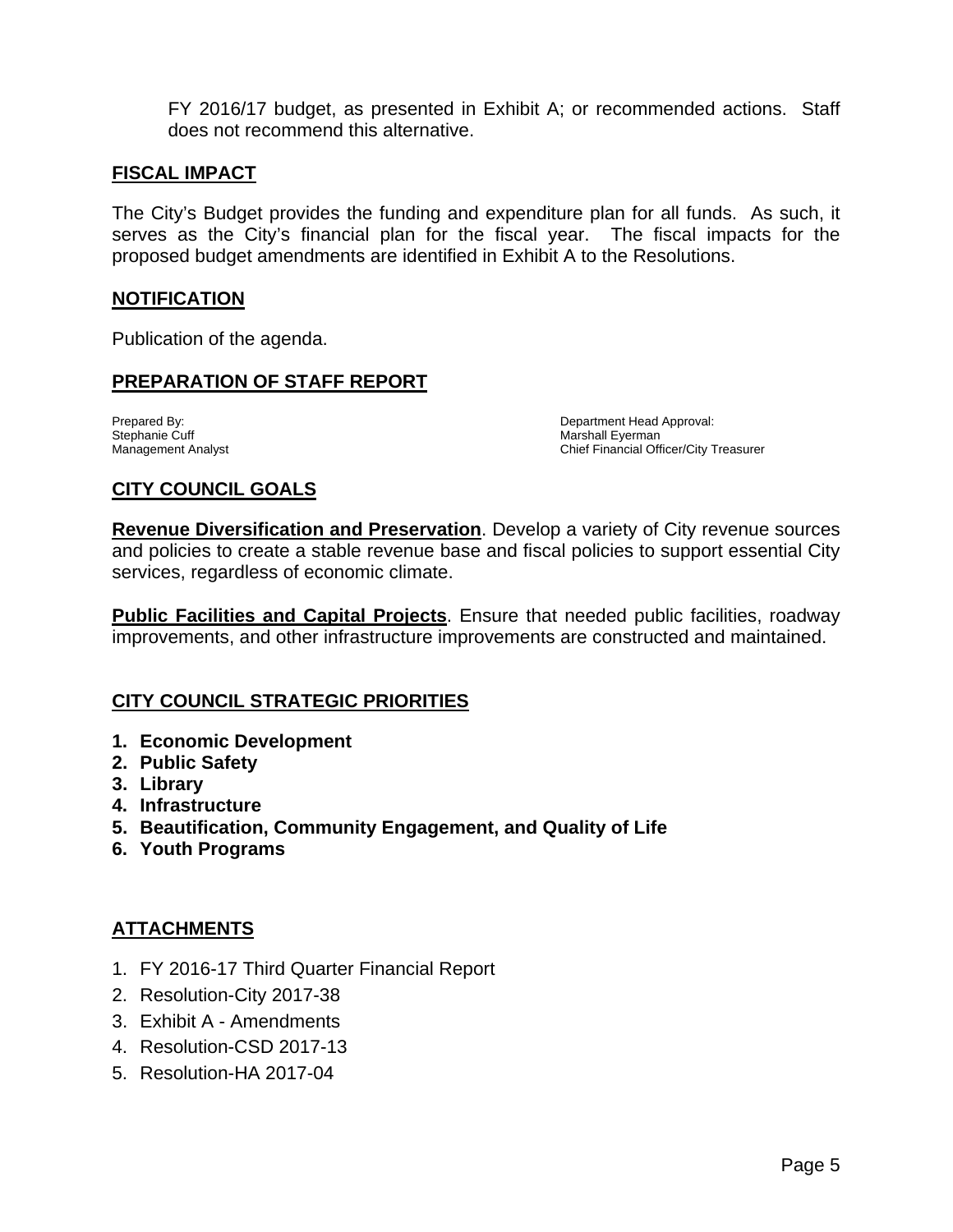## **APPROVALS**

| <b>Budget Officer Approval</b> | $\checkmark$ Approved | 5/28/17 9:56 AM |
|--------------------------------|-----------------------|-----------------|
| City Attorney Approval         | $\checkmark$ Approved | 5/30/17 2:07 PM |
| City Manager Approval          | $\checkmark$ Approved | 6/06/17 5:06 PM |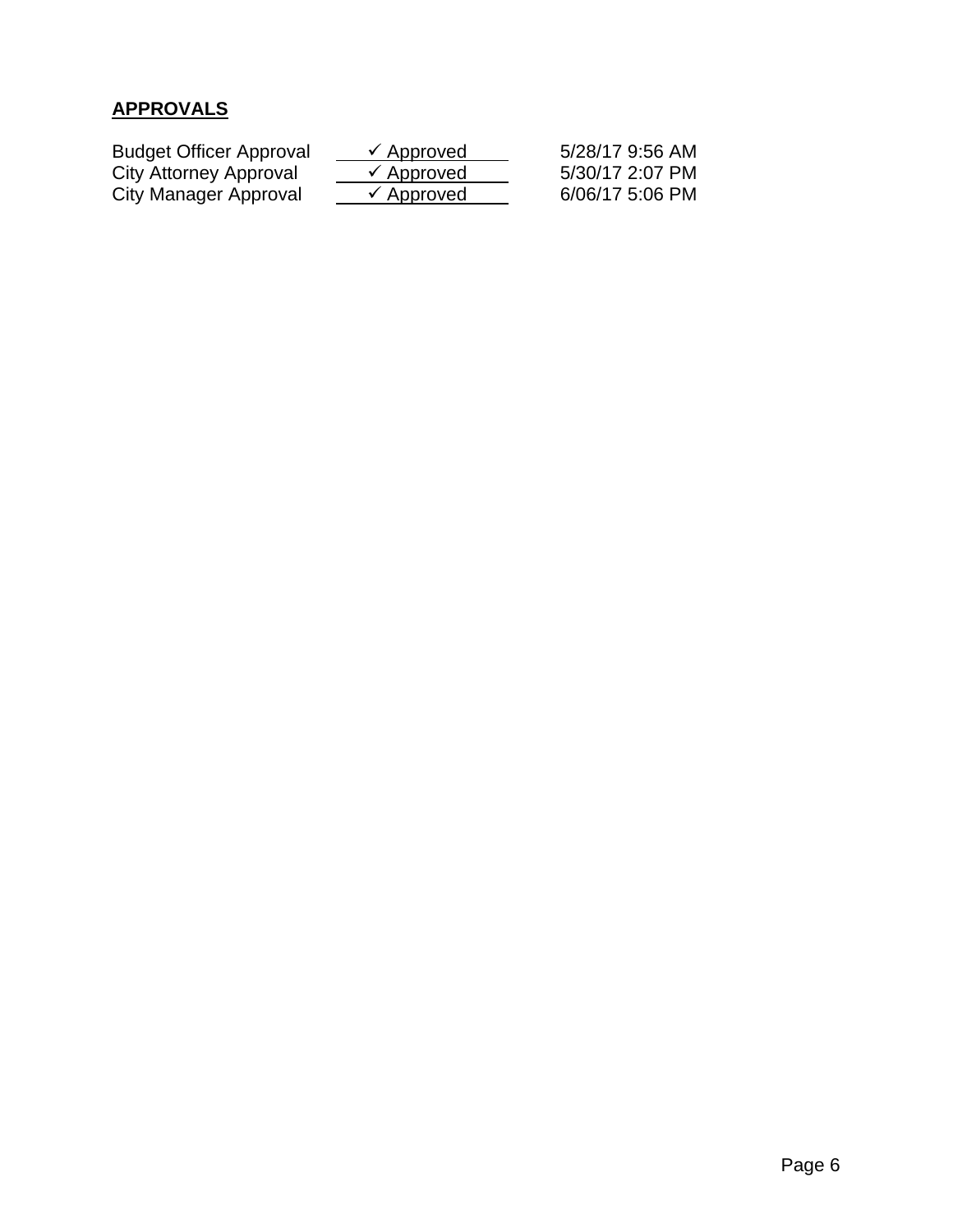

# **City of Moreno Valley Fiscal Year 2016/17 Third Quarter Financial Summary**

| TO:          | <b>Mayor and City Council</b>                            |
|--------------|----------------------------------------------------------|
| <b>FROM:</b> | Marshall Eyerman, Chief Financial Officer/City Treasurer |
| <b>DATE:</b> | June 20, 2017                                            |

## **INTRODUCTION**

On June 23, 2015, the City Council adopted the Two-Year Operating Budget for Fiscal Years 2015/16 – 2016/17. During the two-year budget period the City Council will be kept apprised of the City's financial condition through the process of First Quarter, Mid-Year Budget and Third Quarter Reviews. This ongoing process ensures a forum to look at expenditure and revenue deviations from the estimates made in the budget document. Additionally, any significant variances in projected revenue or unanticipated expenditures will be shared with the City Council should they occur.

This report provides a review of the unaudited financial results at the third quarter of Fiscal Year (FY) 2016/17 (July 2016 – March 2017, 75% of the fiscal year).

## CITYWIDE OPERATING EXPENDITURE SUMMARY

The following table contains a summary of the adopted budget, amended budget and the third quarter expenditures. The totals represent each major fund type and component unit of the City.

|                                            |                       | FY 2016/17    |                       | FY 2016/17  |   | Actuals as of<br>3/31/17 | % of Amended  |
|--------------------------------------------|-----------------------|---------------|-----------------------|-------------|---|--------------------------|---------------|
|                                            | <b>Adopted Budget</b> |               | <b>Amended Budget</b> |             |   | (unaudited)              | <b>Budget</b> |
|                                            |                       |               |                       |             |   |                          |               |
| <b>Fund/Component Unit</b><br>General Fund | \$                    | 94,411,033 \$ |                       | 97,662,687  | S | 66,373,124               | 68.0%         |
| Community Services District (CSD)          |                       | 19,851,779    |                       | 20.005.432  |   | 12,019,579               | 60.1%         |
| Successor Agency                           |                       | 5,395,517     |                       | 5,953,848   |   | 3,616,024                | 60.7%         |
| Housing Fund                               |                       | 72,000        |                       | 72,000      |   | 647,333                  | 899.1%        |
| Special Revenue Funds                      |                       | 27,513,046    |                       | 49,729,996  |   | 20,424,063               | 41.1%         |
| <b>Capital Projects Funds</b>              |                       | 2,410,500     |                       | 11,866,799  |   | 2,779,435                | 23.4%         |
| <b>Electric Utility Funds</b>              |                       | 23.549.201    |                       | 45,045,782  |   | 19,988,460               | 44.4%         |
| Internal Service Funds                     |                       | 11,915,579    |                       | 15,530,031  |   | 8,531,110                | 54.9%         |
| Debt Service Funds                         |                       | 6,670,800     |                       | 10,182,830  |   | 8,202,000                | 80.5%         |
| Total                                      | \$                    | 191,789,455   | S                     | 256.049.405 | S | 142,581,129              | 55.7%         |

#### **Table 1. Citywide Operating Expenditures**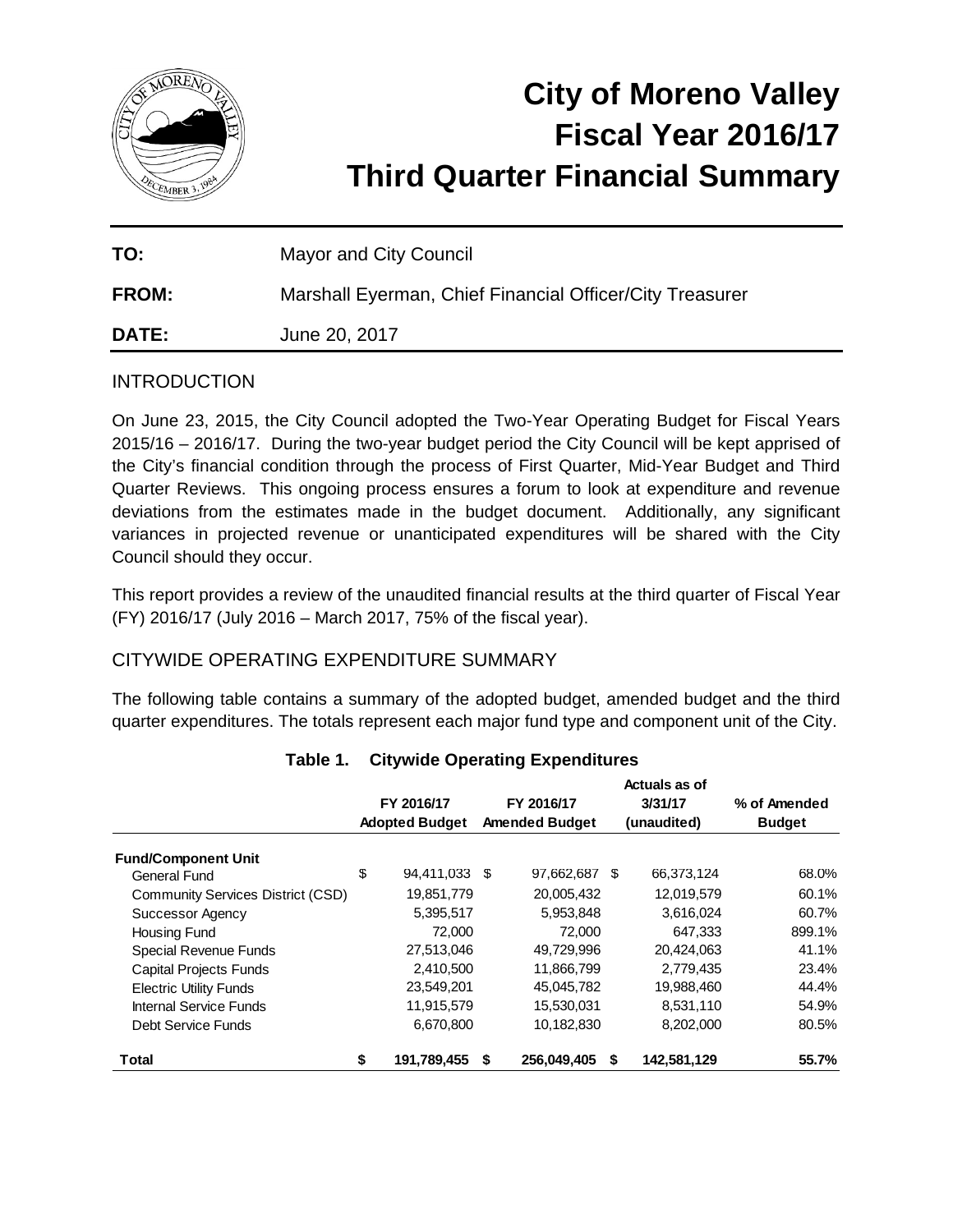Actions taken by the City Council subsequent to the June 23, 2015 adoption of the two-year budget may include carryovers and requested amendments as approved by the City Council.

The majority of this third quarter update will focus on the General Fund, as it supports all basic services provided to City residents. Highlights for other key component funds will be discussed at a summary level as well.

## GENERAL FUND OPERATING

|                                    | <b>OCTIGRAL LATIN OPGRETIONS</b> |                       |                                   |               |  |  |
|------------------------------------|----------------------------------|-----------------------|-----------------------------------|---------------|--|--|
|                                    | FY 2016/17                       | FY 2016/17<br>Amended | <b>Actuals as of</b><br>3/31/2017 | % of Amended  |  |  |
|                                    | <b>Adopted Budget</b>            | <b>Budget</b>         | (unaudited)                       | <b>Budget</b> |  |  |
| Revenues:                          |                                  |                       |                                   |               |  |  |
| Taxes:                             |                                  |                       |                                   |               |  |  |
| <b>Property Tax</b>                | \$<br>12,736,197 \$              | 12,969,197 \$         | 7,771,065                         | 59.9%         |  |  |
| Property Tax in-lieu               | 16,597,580                       | 17,430,250            | 8,715,125                         | 50.0%         |  |  |
| <b>Utility Users Tax</b>           | 16,092,542                       | 16,092,542            | 10,996,616                        | 68.3%         |  |  |
| Sales Tax                          | 20,486,866                       | 19,518,257            | 10,696,914                        | 54.8%         |  |  |
| Other Taxes                        | 9,452,668                        | 9,819,668             | 6,480,227                         | 66.0%         |  |  |
| Licenses & Permits                 | 2,126,877                        | 2,096,377             | 2,522,055                         | 120.3%        |  |  |
| Intergovernmental                  | 215,000                          | 418,371               | 424,495                           | 101.5%        |  |  |
| <b>Charges for Services</b>        | 10,971,363                       | 10,981,143            | 8,186,734                         | 74.6%         |  |  |
| Use of Money & Property            | 3,469,962                        | 3,269,962             | 964,596                           | 29.5%         |  |  |
| <b>Fines &amp; Forfeitures</b>     | 629,073                          | 629,073               | 371,860                           | 59.1%         |  |  |
| Miscellaneous                      | 103,400                          | 53,400                | 179,214                           | 335.6%        |  |  |
| <b>Total Revenues</b>              | \$<br>92,881,528                 | \$<br>93,278,240      | \$<br>57,308,901                  | 61.4%         |  |  |
|                                    |                                  |                       |                                   |               |  |  |
| <b>Expenditures:</b>               |                                  |                       |                                   |               |  |  |
| <b>Personnel Services</b>          | \$<br>17,007,883 \$              | 17,336,992 \$         | 13,272,246                        | 76.6%         |  |  |
| <b>Contractual Services</b>        | 64,934,778                       | 65,535,514            | 43,714,437                        | 66.7%         |  |  |
| Material & Supplies                | 3,569,633                        | 5,603,921             | 2,797,739                         | 49.9%         |  |  |
| <b>Fixed Charges</b>               | 5,603,063                        | 5,603,063             | 4,156,689                         | 74.2%         |  |  |
| <b>Fixed Assets</b>                | 50,000                           | 297,510               | 61,279                            | 20.6%         |  |  |
| <b>Total Expenditures</b>          | \$<br>91,165,357                 | \$<br>94,377,000      | \$<br>64,002,390                  | 67.8%         |  |  |
| Excess (Deficiency) of Revenues    |                                  |                       |                                   |               |  |  |
| Over (Under) Expenditures          | \$<br>1,716,171 \$               | $(1,098,760)$ \$      | (6,693,489)                       |               |  |  |
| <b>Transfers:</b>                  |                                  |                       |                                   |               |  |  |
| Transfers In                       | \$<br>2,547,650 \$               | 4,408,559 \$          | 1,910,736                         | 43.3%         |  |  |
| <b>Transfers Out</b>               | 3,245,676                        | 3,285,687             | 2,370,734                         | 72.2%         |  |  |
| <b>Net Transfers</b>               | \$<br>$(698, 026)$ \$            | 1,122,872 \$          | (459, 998)                        |               |  |  |
| Total Revenues & Transfers In      | \$<br>95,429,178 \$              | 97,686,799 \$         | 59,219,637                        | 60.6%         |  |  |
| Total Expenditures & Transfers Out | 94,411,033                       | 97,662,687            | 66,373,124                        | 68.0%         |  |  |
| <b>Net Change of Fund Balance</b>  | 1,018,145 \$                     | 24,112 \$             | (7, 153, 487)                     |               |  |  |
|                                    | \$                               |                       |                                   |               |  |  |

## **Table 2. General Fund Operations**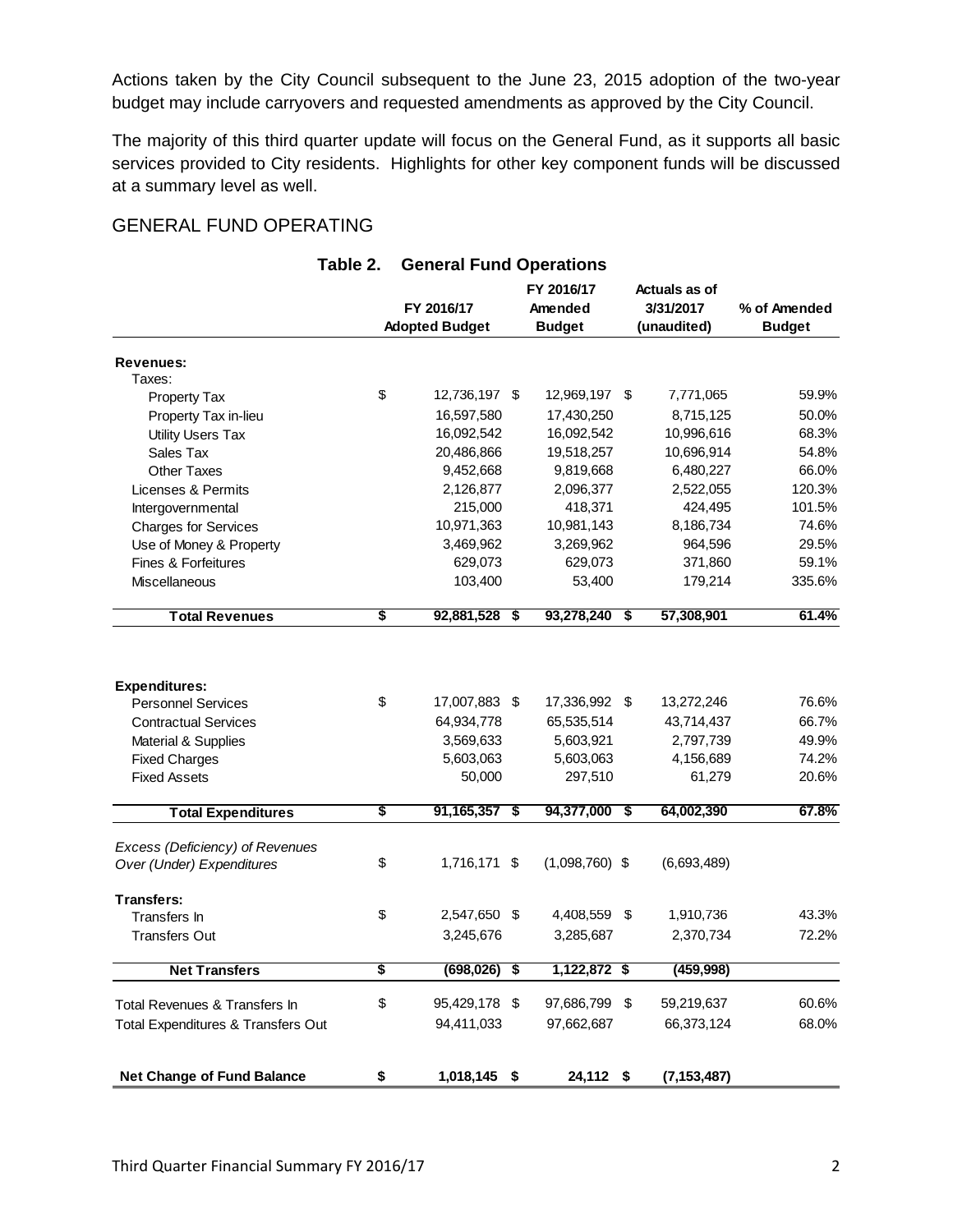#### *General Fund Operating Revenues*

The General Fund is comprised of several revenue types. However, the main sources include property tax, utility users tax, and sales tax. Each of these is affected by different economic activity cycles and pressures.

|                             |                                     |    | o                                      |                                           |            |                               |
|-----------------------------|-------------------------------------|----|----------------------------------------|-------------------------------------------|------------|-------------------------------|
|                             | FY 2016/17<br><b>Adopted Budget</b> |    | FY 2016/17<br>Amended<br><b>Budget</b> | Actuals as of<br>3/31/2017<br>(unaudited) |            | % of Amended<br><b>Budget</b> |
| Revenues:                   |                                     |    |                                        |                                           |            |                               |
| Taxes:                      |                                     |    |                                        |                                           |            |                               |
| <b>Property Tax</b>         | \$<br>12,736,197                    | -S | 12,969,197                             | S                                         | 7,771,065  | 59.9%                         |
| Property Tax in-lieu        | 16,597,580                          |    | 17,430,250                             |                                           | 8,715,125  | 50.0%                         |
| <b>Utility Users Tax</b>    | 16,092,542                          |    | 16,092,542                             |                                           | 10,996,616 | 68.3%                         |
| Sales Tax                   | 20,486,866                          |    | 19,518,257                             |                                           | 10,696,914 | 54.8%                         |
| Other Taxes                 | 9,452,668                           |    | 9,819,668                              |                                           | 6,480,227  | 66.0%                         |
| Licenses & Permits          | 2,126,877                           |    | 2,096,377                              |                                           | 2,522,055  | 120.3%                        |
| Intergovernmental           | 215,000                             |    | 418,371                                |                                           | 424.495    | 101.5%                        |
| <b>Charges for Services</b> | 10,971,363                          |    | 10,981,143                             |                                           | 8,186,734  | 74.6%                         |
| Use of Money & Property     | 3,469,962                           |    | 3,269,962                              |                                           | 964,596    | 29.5%                         |
| Fines & Forfeitures         | 629,073                             |    | 629,073                                |                                           | 371,860    | 59.1%                         |
| <b>Miscellaneous</b>        | 103,400                             |    | 53,400                                 |                                           | 179,214    | 335.6%                        |
| <b>Total Revenues</b>       | \$<br>92,881,528                    | \$ | 93,278,240                             | S                                         | 57,308,901 | 61.4%                         |

## **Table 3. General Fund Operating Revenues**

#### *Property Taxes/Property Taxes In-Lieu*

Property taxes were budgeted to increase by 5.2% from the FY 2015/16 Amended Budget. The annual schedule of property tax payments from the County of Riverside will provide payments to the City based on the following estimated schedule:

| <b>Secured Property Tax Payment Dates</b> |         |
|-------------------------------------------|---------|
| Settlement 1                              | January |
| Settlement 2                              | May     |
| Settlement 3                              | August  |
| <b>Teeter Settlement</b>                  | October |

Based on historical averages of actual receipts, the City is estimated to receive 54.6% of the budgeted property tax revenue through third quarter. The City has currently received 54.2% through third quarter. Property taxes will continue to be monitored as property valuations may adjust through the year based on property sales and assessment appeals filed with the County.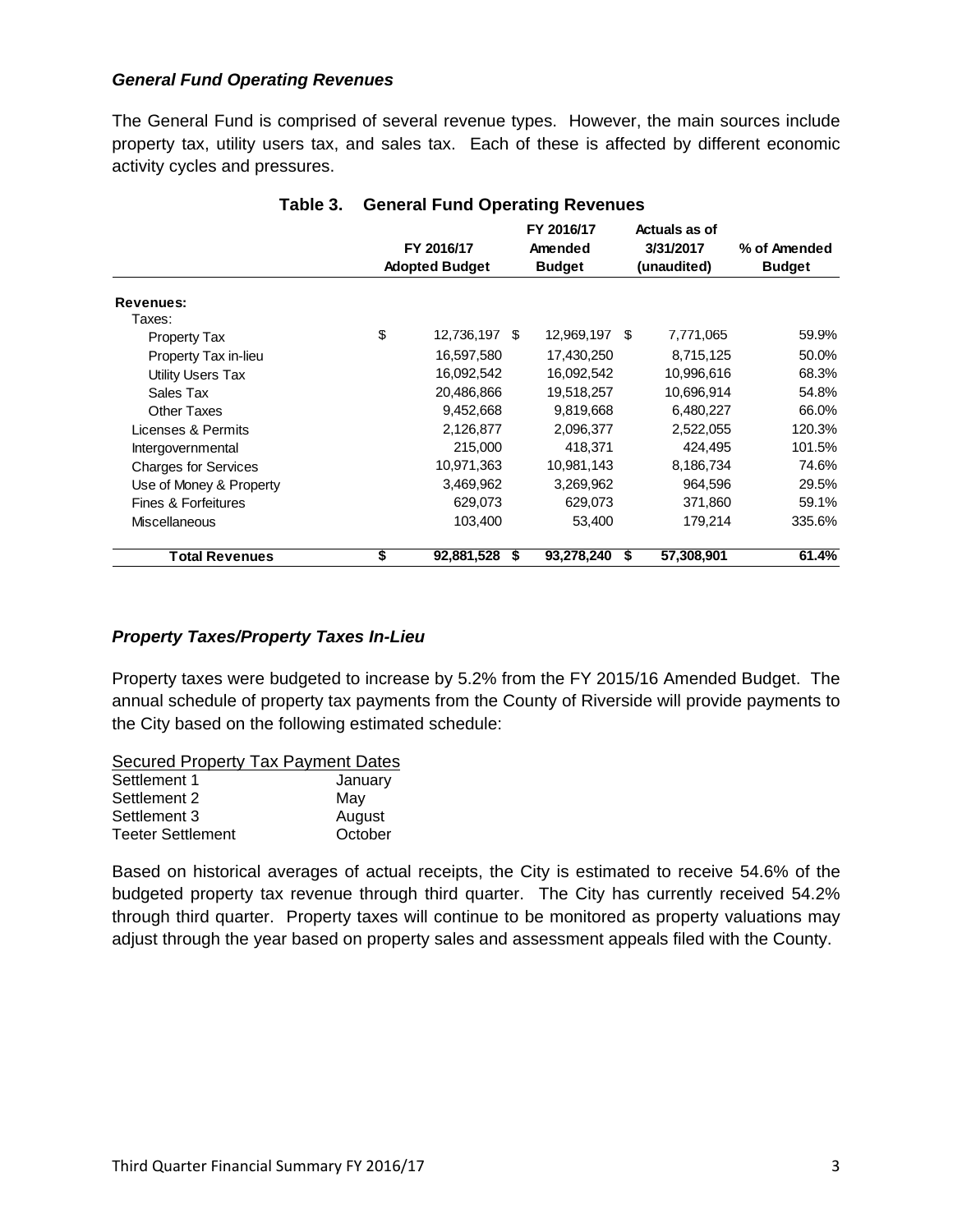

**Chart 1. General Fund Third Quarter Revenue Trend – Property Taxes** 

#### *Utility Users Tax*

Utility Users taxes were budgeted to remain flat from the FY 2015/16 Amended Budget. This projection is primarily due to competitive forces within the communications markets. Both the wireless and wired markets experienced downturns year over year. Based on our discussions with utility tax experts, there are a couple of causes for this trend. First is competition and bundling practices within the market as more small players continue to join the market. Second is the migration of customers from contract plans to prepaid plans.

Based on historical averages of actual receipts, the City is estimated to receive 68% of the budgeted utility users tax revenue through third quarter. The City has currently received 68% through third quarter.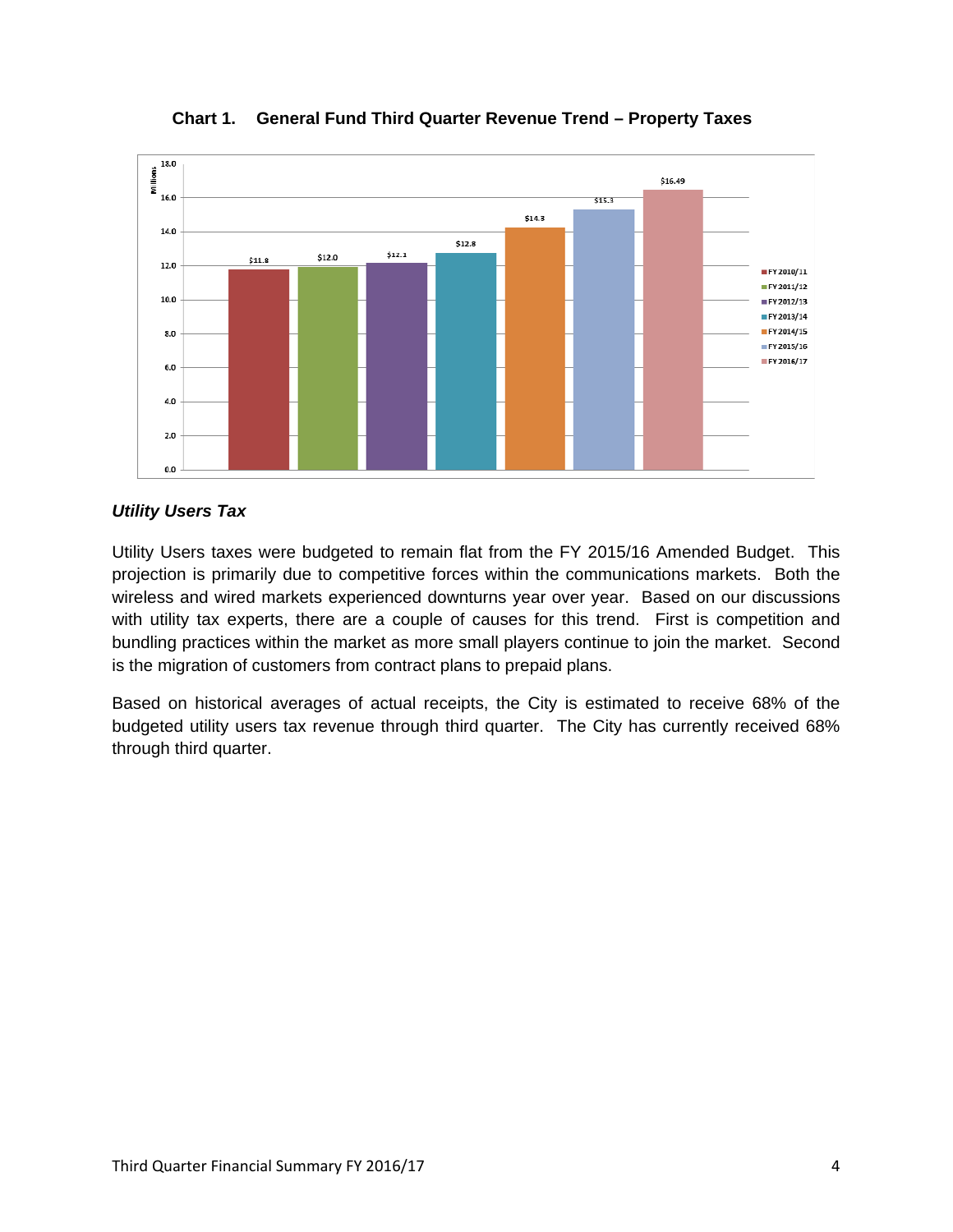

**Chart 2. General Fund Third Quarter Revenue Trend – Utility Users Taxes** 

## *Sales Taxes*

Based on the recovering economy and new businesses that began operating in the City, the FY 2016/17 sales tax budget was increased by 6%. Sales tax receipts will need to be continually monitored through the year to determine if current trends begin to plateau or begin to decrease.

Based on historical averages of actual receipts, the City is estimated to receive 56% of the budgeted sales tax revenue through third quarter. The City has currently received 55% through third quarter.



**Chart 3. General Fund Third Quarter Revenue Trend – Sales Taxes**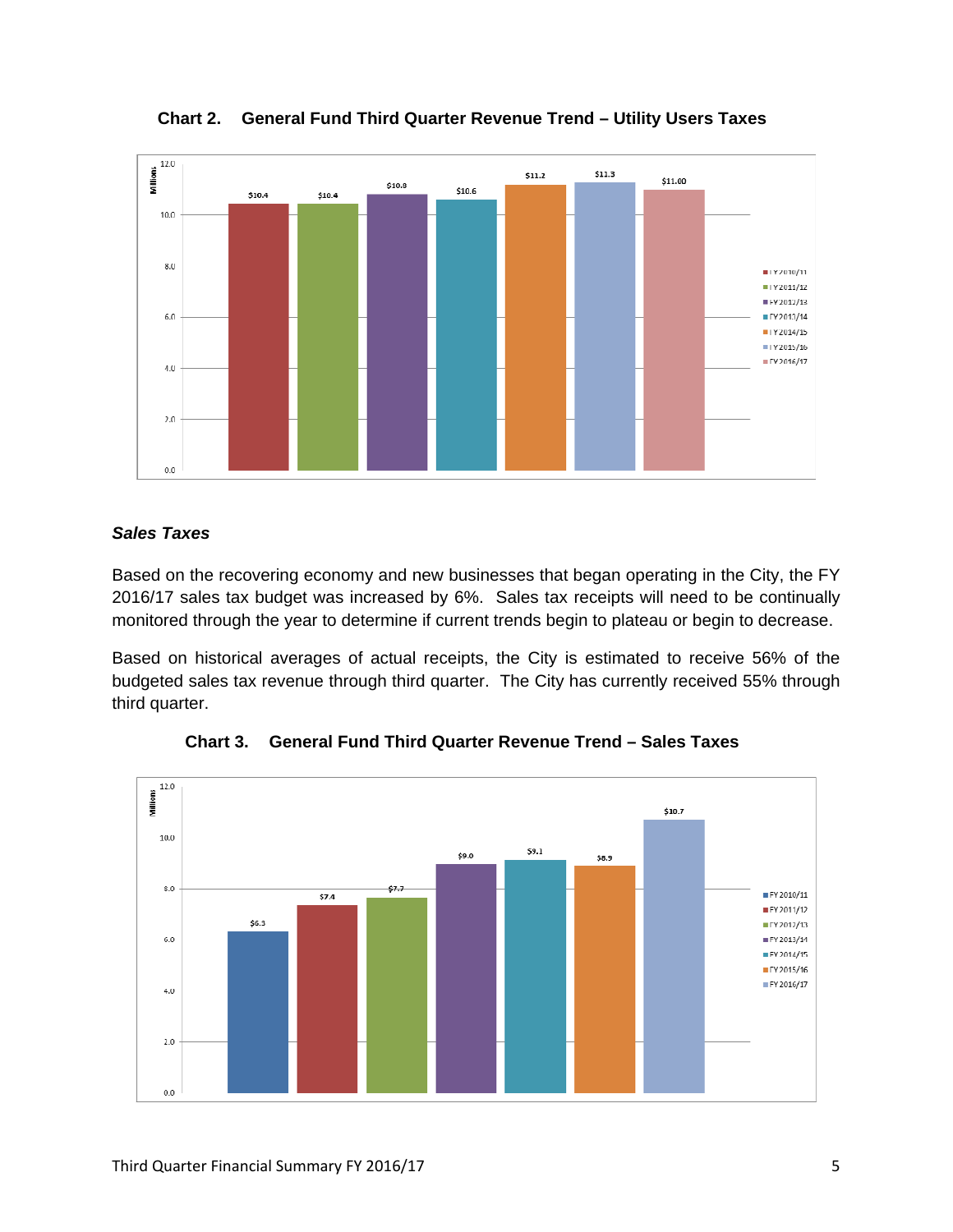## *Other Taxes*

Other taxes are primarily composed of Business Gross Receipts, Transient Occupancy Tax, Documentary Transfer Tax, and Franchise Fees. Collectively, other taxes were budgeted to increase 3.1% from the FY 2015/16 Amended Budget.

Based on historical averages of actual receipts, the City is estimated to receive 62% of the budgeted Other Taxes revenue through third quarter. The City has currently received 66% through third quarter.





## *Licenses & Permits*

Licenses & Permits are primarily composed of Business and Animal Licenses, along with Building, Electrical, Mechanical, Plumbing and other permits. Collectively, Licenses & Permits were budgeted to decrease 36% from the FY 2015/16 Amended Budget.

Based on historical averages of actual receipts, the City is estimated to receive 91% of the budgeted Licenses & Permits revenue through third quarter. The City has currently received 120% through third quarter. The higher growth rate is related primarily to the recent building permit activities.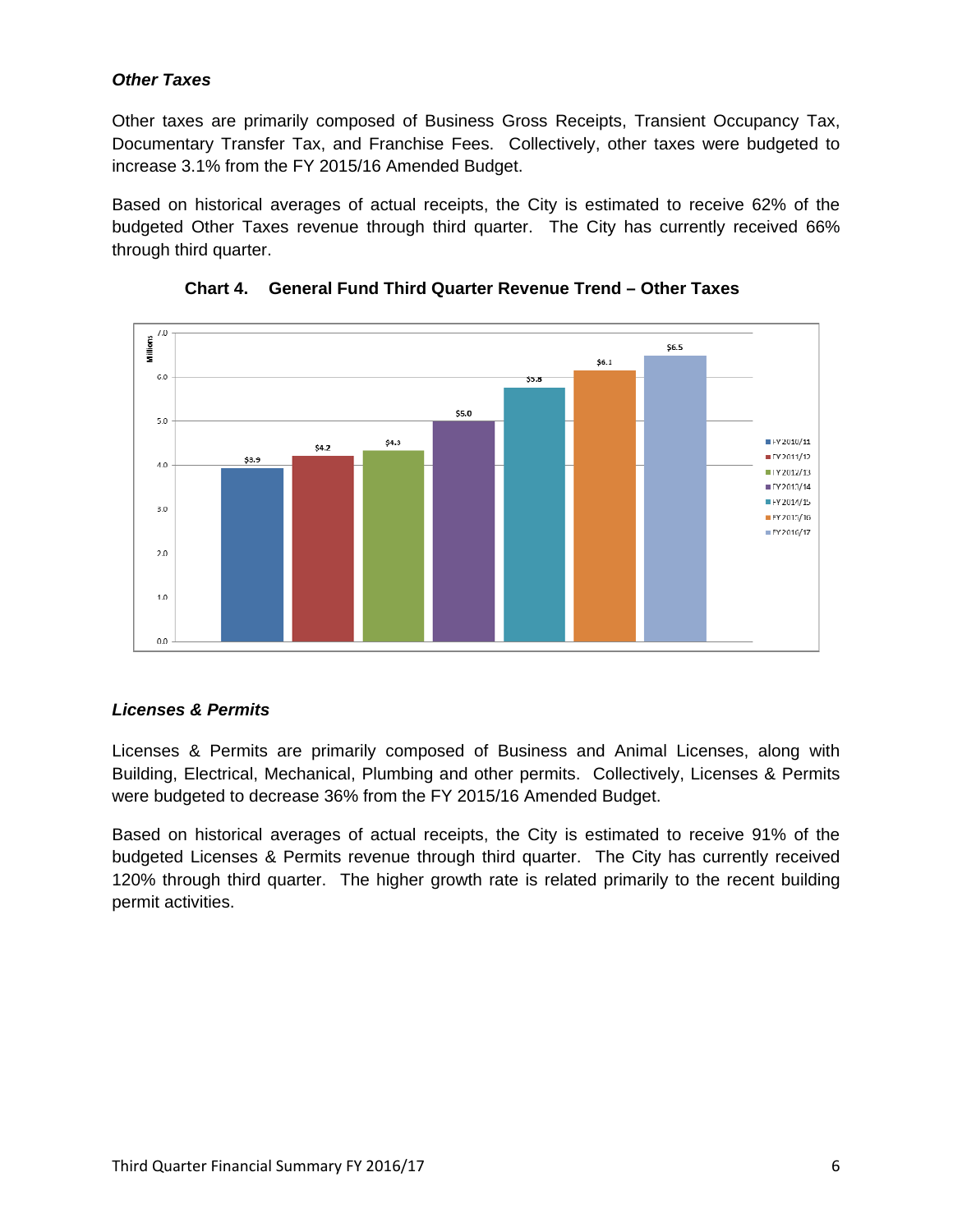

**Chart 5. General Fund Third Quarter Revenue Trend – Licenses & Permits** 

#### *Charges for Services*

Charges for Services are primarily composed of Plan Check Fees, Inspection Fees, Administrative Charges to other funds, and Parking Control Fines. Collectively, Charges for Services were budgeted to increase 2% from the FY 2015/16 Amended Budget.

Based on historical averages of actual receipts, the City is estimated to receive 74% of the budgeted Charges for Services revenue through third quarter. The City has currently received 75% through third quarter.



**Chart 6. General Fund Third Quarter Revenue Trend – Charges for Services**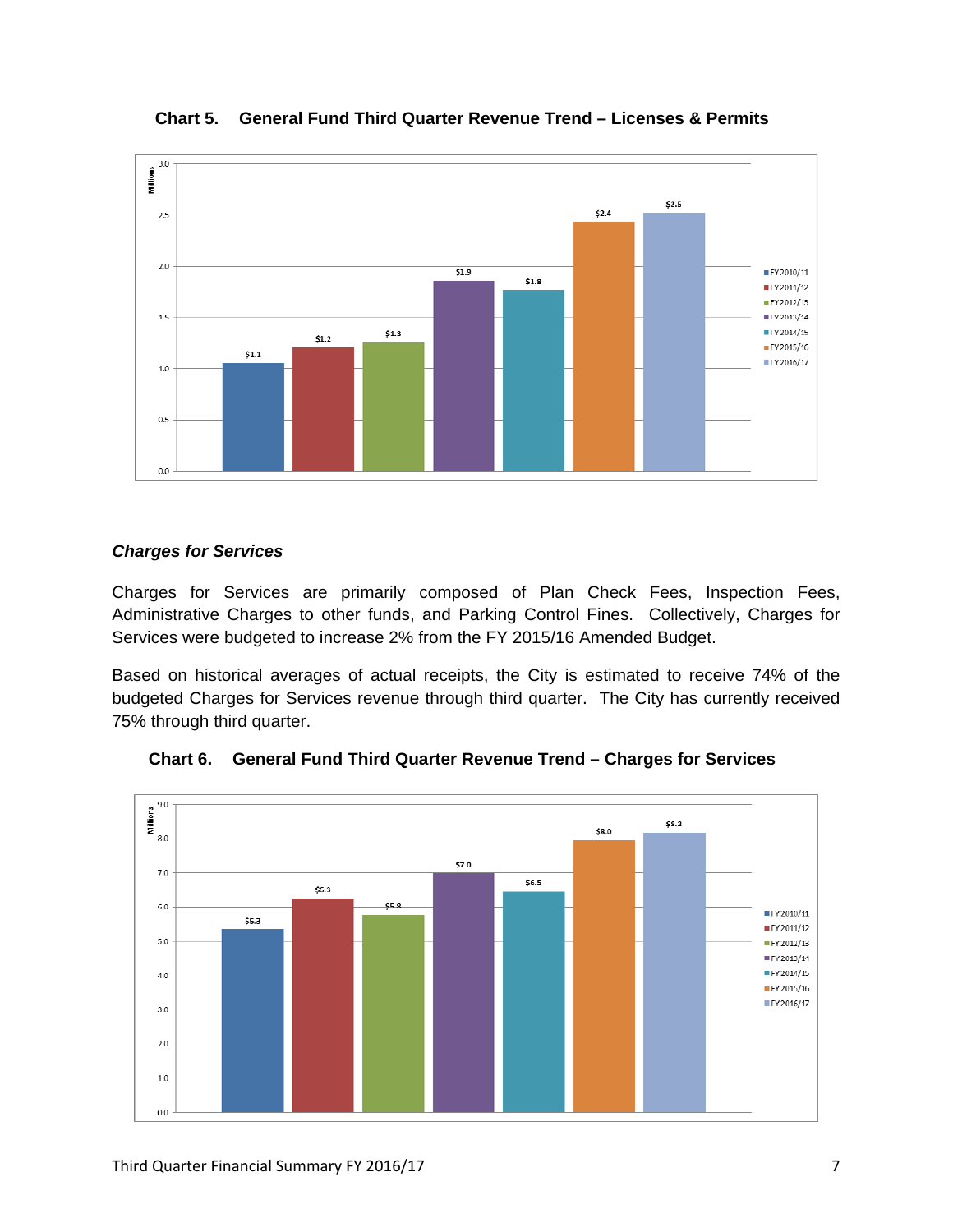## *Use of Money and Property*

Investment income continues to remain low due to extremely low rates of return for fixed income investments. The investments managed by Chandler Asset Management totaled \$84,203,833 at par and achieved a Yield to Maturity (YTM) for March 2017 of 1.59%. This compares to a YTM in March 2016 of 1.46% and a YTM in June 2016 of 1.49%. The investments managed by Insight Investments totaled \$55,036,202 at par and achieved a Yield to Maturity (YTM) for March 2017 of 1.17%. This compares to a YTM in March 2016 of 1.08% and a YTM in June 2016 of 1.09%. In addition, the City maintained \$40,778,655 in the State Local Agency Investment Fund Pool (LAIF) with a YTM of 0.82%. This is a very low rate of return compared to historical experience, but is indicative of how investment income is performing everywhere. As the market begins to move upward, there will be less opportunity for the trading gains that are generally available under an active management approach.

## *General Fund Expenditures*

Expenditures are being spent in-line with prior year expenditures. Each Department's activities will be monitored throughout the year as they may be impacted by different economic activity cycles and pressures.

|                                            |    |            |      |                                      |    | Actuals as of |               |  |
|--------------------------------------------|----|------------|------|--------------------------------------|----|---------------|---------------|--|
|                                            |    | FY 2016/17 |      | FY 2016/17                           |    | 3/31/17       | % of Amended  |  |
|                                            |    |            |      | <b>Adopted Budget Amended Budget</b> |    | (unaudited)   | <b>Budget</b> |  |
| <b>Department</b>                          |    |            |      |                                      |    |               |               |  |
| City Council                               | \$ | 638,925    | - 5  | 985,598 \$                           |    | 743,254       | 75.4%         |  |
| <b>City Clerk</b>                          |    | 689,746    |      | 689,746                              |    | 297,170       | 43.1%         |  |
| City Manager                               |    | 1,656,313  |      | 5,382,783                            |    | 3,428,053     | 63.7%         |  |
| <b>City Attorney</b>                       |    | 728,616    |      | 903,616                              |    | 669,465       | 74.1%         |  |
| <b>Community Development</b>               |    | 5,706,871  |      | 5,826,871                            |    | 3,848,949     | 66.1%         |  |
| Economic Development                       |    | 1,097,783  |      | 1,249,972                            |    | 748,710       | 59.9%         |  |
| <b>Financial &amp; Management Services</b> |    | 7,596,922  |      | 3,606,511                            |    | 2,305,995     | 63.9%         |  |
| <b>Administrative Services</b>             |    | 3,934,529  |      | 4,034,129                            |    | 2,832,831     | 70.2%         |  |
| <b>Public Works</b>                        |    | 8,015,264  |      | 10,417,414                           |    | 5,514,742     | 52.9%         |  |
| Non-Departmental                           |    | 3,571,676  |      | 3,526,787                            |    | 3,910,167     | 110.9%        |  |
| Non-Public Safety Subtotal                 | \$ | 33,636,645 | - \$ | 36,623,427                           | S  | 24,299,335    | 66.3%         |  |
| <b>Public Safety</b>                       |    |            |      |                                      |    |               |               |  |
| Police                                     | \$ | 41,952,136 | \$   | 42,083,791                           | \$ | 28,752,432    | 68.3%         |  |
| Fire                                       |    | 18,822,252 |      | 18,955,469                           |    | 13,321,357    | 70.3%         |  |
| <b>Public Safety Subtotal</b>              | \$ | 60,774,388 | S    | 61,039,260                           | S  | 42,073,789    | 68.9%         |  |
| <b>Total</b>                               | \$ | 94,411,033 | \$   | 97,662,687                           | \$ | 66,373,124    |               |  |

## **Table 4. General Fund Expenditures**

## OTHER KEY FUNDS

The following summaries describe other major funds in the City.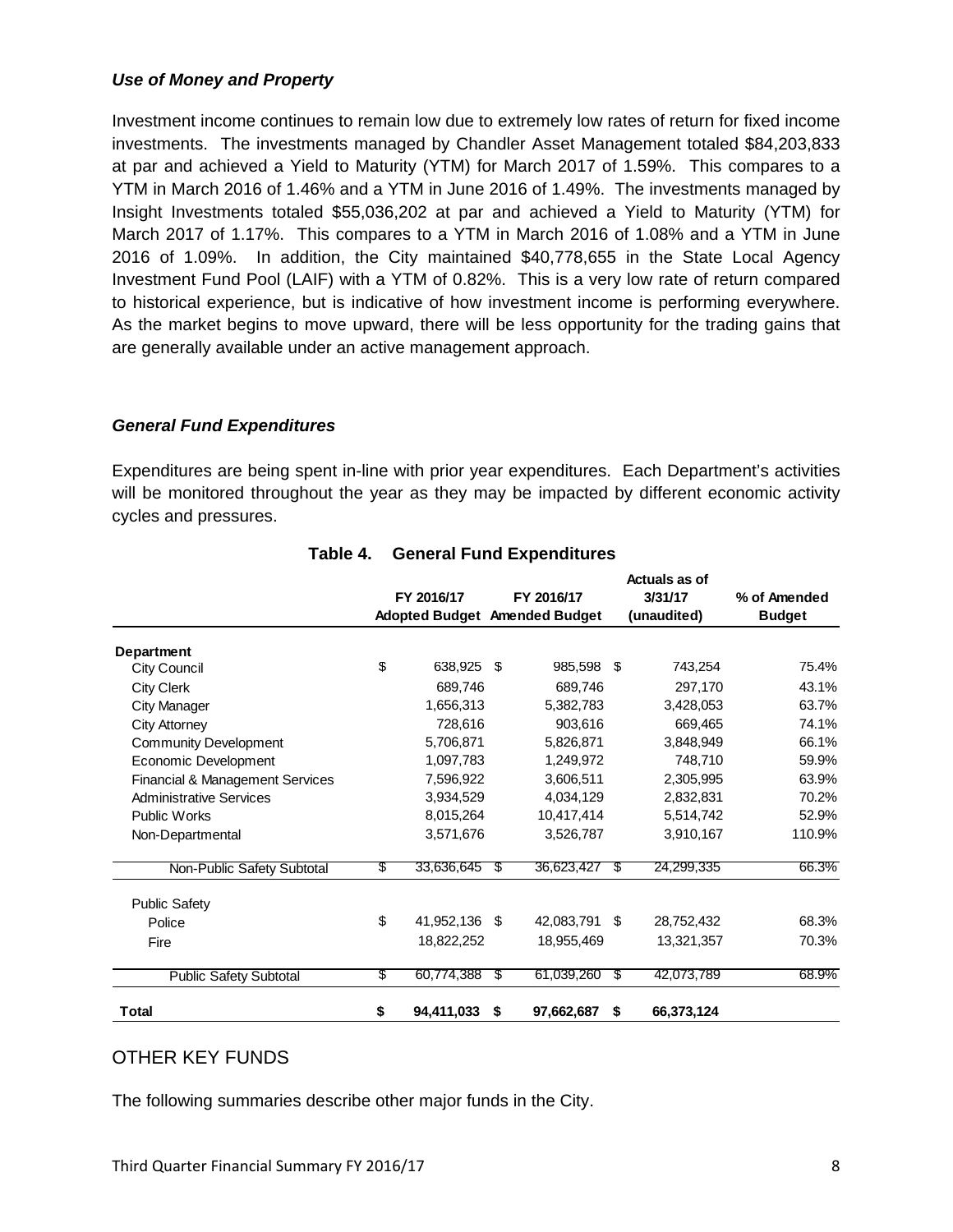#### *Moreno Valley Community Services District*

The Moreno Valley Community Services District (CSD) was formed by the voters in 1984 to collect fees and certain taxes to provide an array of services including parks, recreation and community services, streetlights, landscaping and ongoing maintenance. The CSD provides these services through separate "zones" that define the services that are provided.

For certain zones, the primary revenue source used to provide services to properties is parcel fees or taxes levied on properties via their annual tax bill. Proposition 218, passed by California voters in November 1996, has posed a serious challenge to managing the future operation of the CSD zones. Prop. 218 requires any revenue increase to be addressed through a voting process by affected property owners. For a period following the initial implementation of Prop. 218, the CSD was successful in receiving approval for some new or increased revenues. There were also revenue increases due to the growth of developed parcels within the zones. However, due to cost increases that exceed any offsetting increases in the revenues over the past years, and the recent economic downturn slowing new parcel growth, property owners have been resistant to efforts to fully fund service levels.

|                                                     |    |                 |     |                                      |      | Actuals as of |               |
|-----------------------------------------------------|----|-----------------|-----|--------------------------------------|------|---------------|---------------|
|                                                     |    | FY 2016/17      |     | FY 2016/17                           |      | 3/31/17       | % of Amended  |
|                                                     |    |                 |     | <b>Adopted Budget Amended Budget</b> |      | (unaudited)   | <b>Budget</b> |
| <b>Revenues:</b>                                    |    |                 |     |                                      |      |               |               |
| Taxes:                                              |    |                 |     |                                      |      |               |               |
| <b>Property Tax</b>                                 | \$ | 4,263,157 \$    |     | 4,263,157                            | - \$ | 2,654,831     | 62.3%         |
| Other Taxes                                         |    | 6,413,100       |     | 6,412,944                            |      | 3,407,104     | 53.1%         |
| <b>Charges for Services</b>                         |    | 6,246,150       |     | 6,040,688                            |      | 3,262,454     | 54.0%         |
| Use of Money & Property                             |    | 747.900         |     | 743,701                              |      | 566.704       | 76.2%         |
| Fines & Forfeitures                                 |    | 50,000          |     | 50,000                               |      | 28,762        | 57.5%         |
| <b>Miscellaneous</b>                                |    | 9,150           |     | 9,150                                |      | 12,591        | 137.6%        |
| Transfers In                                        |    | 1,367,676       |     | 1,354,316                            |      | 1,027,484     | 75.9%         |
| <b>Total Revenues</b>                               | S  | 19,097,133 \$   |     | 18,873,956                           | S    | 10,959,930    | 58.1%         |
| <b>Expenditures:</b>                                |    |                 |     |                                      |      |               |               |
| Library Services Fund (5010)                        | \$ | 1,779,473 \$    |     | 1,779,473 \$                         |      | 1,352,518     | 76.0%         |
| Zone A Parks Fund (5011)                            |    | 9,250,791       |     | 9,293,994                            |      | 6,253,916     | 67.3%         |
| LMD 2014-01 Residential Street Lighting Fund (5012) |    | 1,795,108       |     | 1,795,108                            |      | 1,054,471     | 58.7%         |
| Zone C Arterial Street Lighting Fund (5110)         |    | 1,033,249       |     | 1,033,249                            |      | 586,446       | 56.8%         |
| Zone D Standard Landscaping Fund (5111)             |    | 1,204,716       |     | 1,208,837                            |      | 510,048       | 42.2%         |
| Zone E Extensive Landscaping Fund (5013)            |    | 531,589         |     | 533,740                              |      | 95,793        | 17.9%         |
| 5014 LMD 2014-02                                    |    | 2,412,448       |     | 2,456,127                            |      | 1,140,205     | 46.4%         |
| Zone M Median Fund (5112)                           |    | 199,740         |     | 201,188                              |      | 91,617        | 45.5%         |
| CFD No. 1 (5113)                                    |    | 1,590,216       |     | 1,648,237                            |      | 872,556       | 52.9%         |
| Zone S (5114)                                       |    | 54,449          |     | 55,479                               |      | 37,420        | 67.4%         |
| 5211 Zone A Parks - Restricted Assets               |    | 0               |     | 0                                    |      | 24,590        | 0%            |
| <b>Total Expenditures</b>                           | S  | 19,851,779      | -\$ | 20,005,432                           | S,   | 12,019,579    | 60.1%         |
| Net Change or                                       |    |                 |     |                                      |      |               |               |
| <b>Adopted Use of Fund Balance</b>                  | \$ | $(754, 646)$ \$ |     | $(1, 131, 476)$ \$                   |      | (1,059,650)   |               |

#### **Table 5. CSD Operations**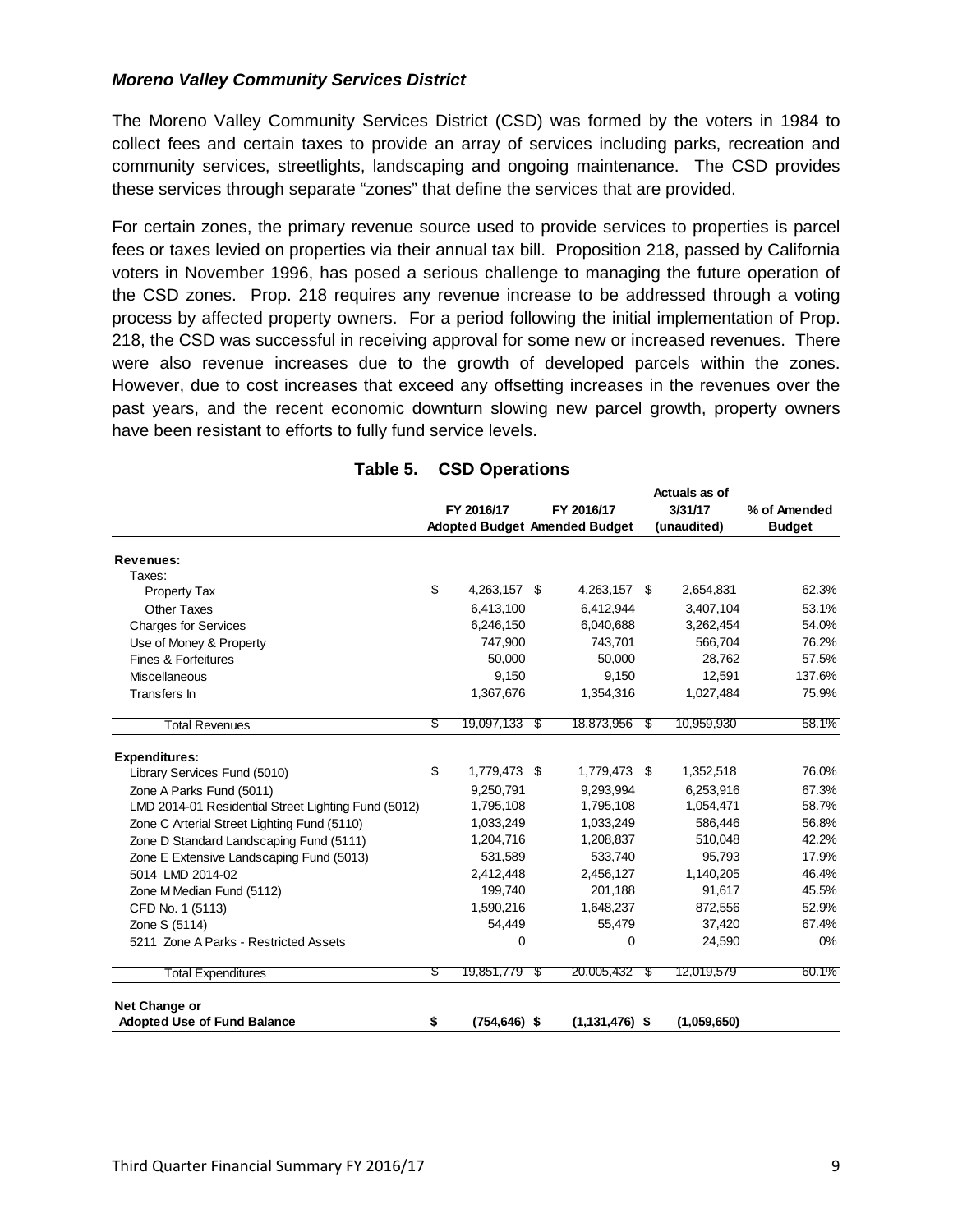#### *Community Services District Zone A – Parks & Community Services*

The largest Zone within the CSD is Zone A. It accounts for the administration and maintenance of the Parks & Community Services facilities and programs. Funding sources for these services come from a combination of property taxes, fees for service and smaller amounts from other City funds.

|                                    |    |              |            |                                      |    | Actuals as of |               |
|------------------------------------|----|--------------|------------|--------------------------------------|----|---------------|---------------|
|                                    |    | FY 2016/17   | FY 2016/17 |                                      |    | 3/31/17       | % of Amended  |
|                                    |    |              |            | <b>Adopted Budget Amended Budget</b> |    | (unaudited)   | <b>Budget</b> |
| Revenues:                          |    |              |            |                                      |    |               |               |
| Taxes:                             |    |              |            |                                      |    |               |               |
| <b>Property Tax</b>                | \$ | 2,250,887 \$ |            | 2,250,887 \$                         |    | 1,361,502     | 60.5%         |
| <b>Other Taxes</b>                 |    | 4,930,000    |            | 4,930,000                            |    | 2,616,910     | 53.1%         |
| <b>Charges for Services</b>        |    | 1,114,350    |            | 1,114,350                            |    | 757,145       | 67.9%         |
| Use of Money & Property            |    | 681,200      |            | 677,001                              |    | 567,628       | 83.8%         |
| Miscellaneous                      |    | 7,150        |            | 7,150                                |    | 12,135        | 169.7%        |
| Transfers In                       |    | 521,021      |            | 524,084                              |    | 390,762       | 74.6%         |
| <b>Total Revenues</b>              | \$ | 9,504,608    | -\$        | 9,503,472                            | S  | 5,706,082     | 60.0%         |
| <b>Expenditures:</b>               |    |              |            |                                      |    |               |               |
| 35010 Parks & Comm Svcs - Admin    | \$ | 500,638 \$   |            | 506,984 \$                           |    | 490,107       | 96.7%         |
| 35210 Park Maintenance - General   |    | 3,472,640    |            | 3,424,895                            |    | 2,174,552     | 63.5%         |
| 35211 Contract Park Maintenance    |    | 502,650      |            | 505,023                              |    | 230,743       | 45.7%         |
| 35212 Park Ranger Program          |    | 386,369      |            | 386,369                              |    | 243,150       | 62.9%         |
| 35213 Golf Course Program          |    | 278,757      |            | 343,214                              |    | 222,960       | 65.0%         |
| 35214 Parks Projects               |    | 207,700      |            | 207,700                              |    | 158,874       | 76.5%         |
| 35310 Senior Program               |    | 571,615      |            | 571,615                              |    | 348,803       | 61.0%         |
| 35311 Community Services           |    | 189,741      |            | 157,611                              |    | 114,230       | 72.5%         |
| 35312 Community Events             |    | 82,767       |            | 103,767                              |    | 77,452        | 74.6%         |
| 35313 Conf & Rec Cntr              |    | 492,927      |            | 542,896                              |    | 369,467       | 68.1%         |
| 35314 Conf & Rec Cntr - Banquet    |    | 343,393      |            | 346,456                              |    | 248,948       | 71.9%         |
| 35315 Recreation Programs          |    | 1,344,500    |            | 1,344,500                            |    | 971,277       | 72.2%         |
| 35316 ASA Tournament               |    | 0            |            | 0                                    |    | 0             |               |
| 35317 July 4th Celebration         |    | 134,594      |            | 134,594                              |    | 70,128        | 52.1%         |
| 35318 Sports Programs              |    | 676,447      |            | 652,317                              |    | 417,293       | 64.0%         |
| 35319 Towngate Community Center    |    | 66,053       |            | 66,053                               |    | 47,318        | 71.6%         |
| 95011 Non-Dept Zone A Parks        |    | 0            |            | 0                                    |    | 68,613        | 0.0%          |
| <b>Total Expenditures</b>          | \$ | 9,250,791    | -\$        | 9,293,994                            | \$ | 6,253,916     | 67.3%         |
| Net Change or                      |    |              |            |                                      |    |               |               |
| <b>Adopted Use of Fund Balance</b> | \$ | 253,817      | \$         | 209,478                              | \$ | (547, 834)    |               |

#### **Table 6. CSD Zone A Operations**

#### *Electric Utility*

The Moreno Valley Utility (MVU) manages the operation, maintenance and business planning of the City's electric utility. MVU's basic purpose is to purchase and distribute electricity to customers in newly developed areas of the City. The City began serving new customers in February 2004, and now serves more than 6,000 customers. As it reaches fiscal and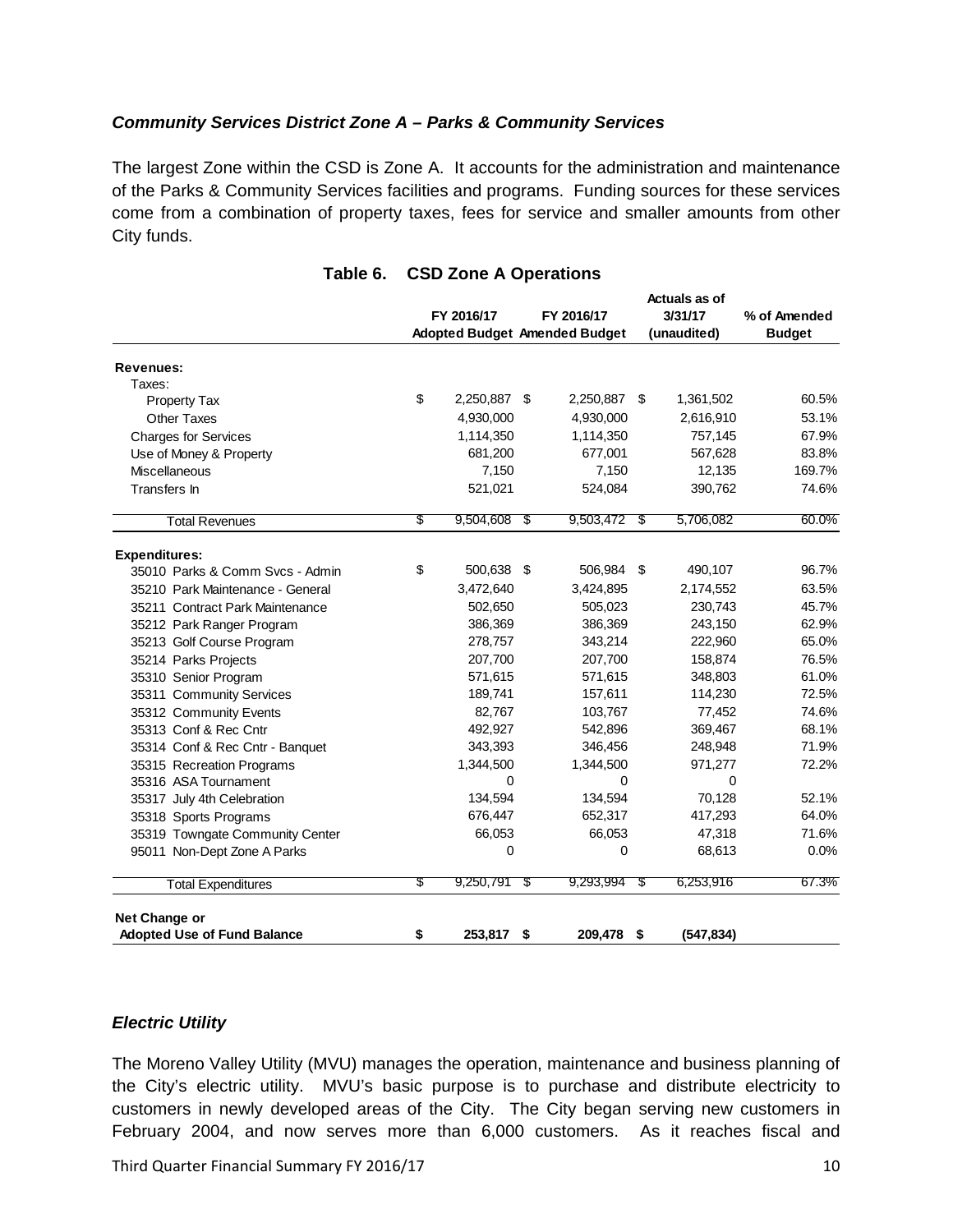operational maturity, MVU will continue to be a key component of the City's economic development strategy. The City Council has established special tiered rates for electric utility customers based upon factors such as the number of jobs created.

The main revenue source for this fund is derived from charges for services. The customer base includes residential, commercial and industrial customers. The growth in customer base will continue to provide for the ability to create rate stabilization and replacement reserve funding. MVU's revenues and expenses will fluctuate annually based on energy demands.

|                                         |            |                       |                       |                     |           | Actuals as of   |               |  |
|-----------------------------------------|------------|-----------------------|-----------------------|---------------------|-----------|-----------------|---------------|--|
|                                         | FY 2016/17 |                       |                       | FY 2016/17          | 3/31/2017 |                 | % of Amended  |  |
|                                         |            | <b>Adopted Budget</b> | <b>Amended Budget</b> |                     |           | (unaudited)     | <b>Budget</b> |  |
| Revenues:                               |            |                       |                       |                     |           |                 |               |  |
| Taxes:                                  |            |                       |                       |                     |           |                 |               |  |
| <b>Charges for Services</b>             | \$         | 28,475,344.00         | - \$                  | 28,475,344.00       |           | \$20,908,405.08 | 73.4%         |  |
| Use of Money & Property                 |            | 80,500                |                       | 80,500              |           | 37,153          | 46.2%         |  |
| Miscellaneous                           |            | 86,625                |                       | 86,625              |           | 70,443          | 81.3%         |  |
| <b>Total Revenues</b>                   | \$         | 28,642,469            | S                     | 28,642,469          | S         | 21,016,001      | 73.4%         |  |
| <b>Expenditures:</b>                    |            |                       |                       |                     |           |                 |               |  |
| 45510 Electric Utility - General        | \$         | 18,508,368 \$         |                       | 18,639,819 \$       |           | 13,766,747      | 73.9%         |  |
| 45511 Public Purpose Program            |            | 2,903,183             |                       | 1,888,837           |           | 469,616         | 24.9%         |  |
| Taxable Lease Rev Bonds                 |            | 1,834,700             |                       | 644,147             |           | 640,696         | 99.5%         |  |
| 80005 CIP - Electric Utility            |            | 0                     |                       | 20,082,155          |           | 3.397.204       | 16.9%         |  |
| 96010 Non-Dept Electric                 |            | 0                     |                       | 4.793               |           | 6.230           | 130.0%        |  |
| 96030 Non-Dept 2005 Lease Revenue Bonds |            | 0                     |                       | 1,008,000           |           | 434,763         | 43.1%         |  |
| 96021 Non-Dept 2016 Tax LRB of 07 Tax   |            | 0                     |                       | 1,832,081           |           | 645,504         | 35.2%         |  |
| 96031 Non-Dept 2013 Refunding 05 LRB    |            | 180,450               |                       | 180,450             |           | 156,872         | 86.9%         |  |
| 96032 Non-Dept 2014 Refunding 2005 LRB  |            | 122,500               |                       | 122,500             |           | 59,887          | 48.9%         |  |
| 96040 Non-Dept 2015 Taxable LRB         |            | 0                     |                       | 643,000             |           | 410,941         | 63.9%         |  |
| <b>Total Expenditures</b>               | \$         | 23,549,201            | S                     | 45,045,782          | S         | 19,988,460      | 44.4%         |  |
| Net Change or                           |            |                       |                       |                     |           |                 |               |  |
| <b>Adopted Use of Fund Balance</b>      | \$         | 5,093,268             | \$                    | $(16, 403, 313)$ \$ |           | 1,027,541       |               |  |

## **Table 7. MVU Operations**

Note: CIP expenditures will be funded through fund balances and the issuance of the 2015 Lease Revenue Bonds. Projects may only be completed as funding is available.

#### **SUMMARY**

The City of Moreno Valley is experiencing certain levels of growth and continues to maintain a balanced Budget without the use of reserves.

Although the City has experienced positive results in some areas through FY 2015/16 and through the third quarter of FY 2016/17, the City should remain cautiously optimistic as we proceed through the fiscal year.

As positive fund balances begin to grow, we will bring back to the City Council for discussion options to address the other challenges and unfunded liabilities of the City.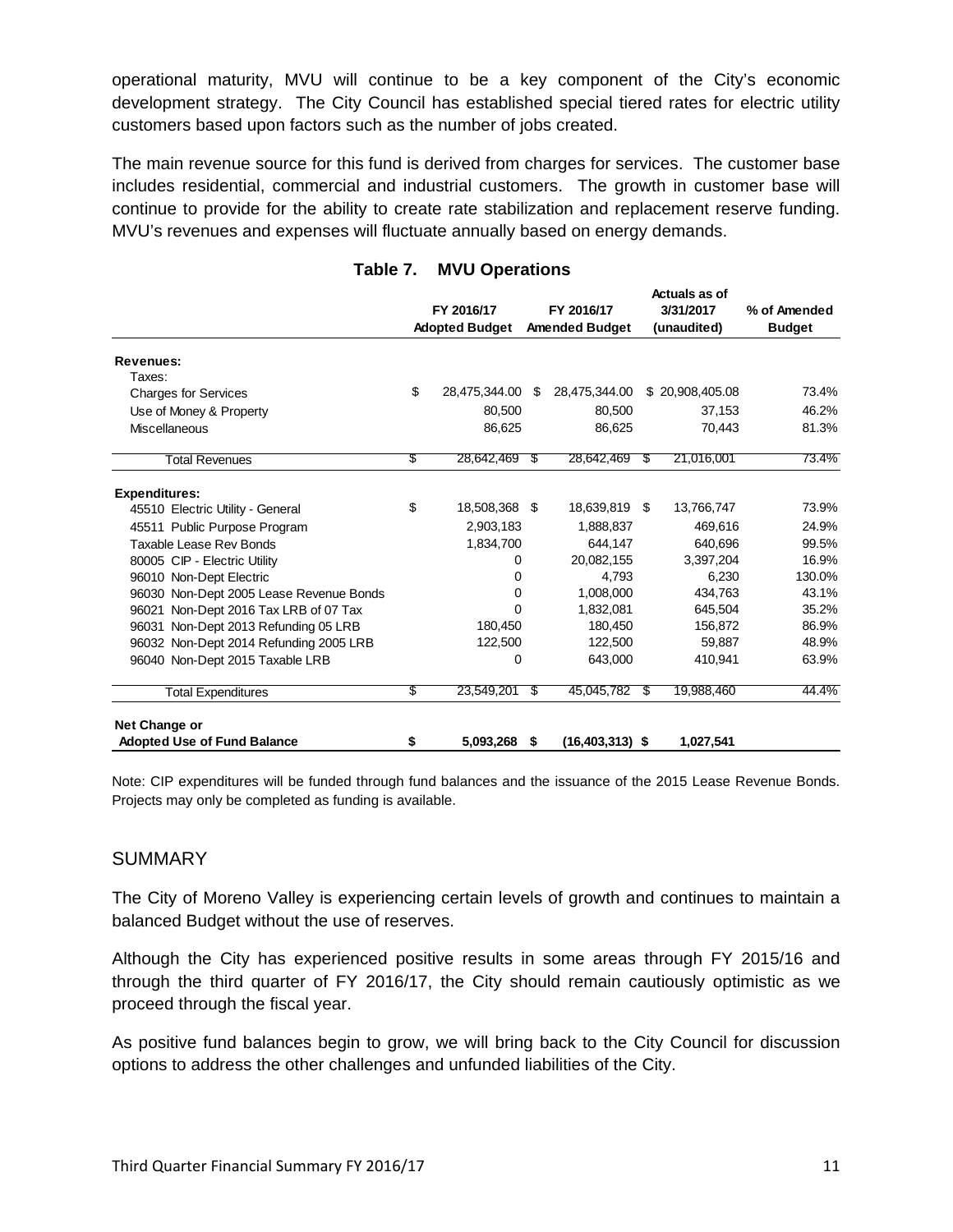## RESOLUTION NO. 2017-38

## A RESOLUTION OF THE CITY COUNCIL OF THE CITY OF MORENO VALLEY, CALIFORNIA, ADOPTING THE REVISED BUDGET FOR FISCAL YEAR 2016/17

WHEREAS, the City Council approved the Budget for the City for Fiscal Year 2016/17, a copy of which, as may have been amended by the City Council, is on file in the Office of the City Clerk and is available for public inspection; and

WHEREAS, the City Council approves amendments to the budget throughout the fiscal year and such prior amendments are reflected within the current amended budget and further ratified as part of the adoption of the 3<sup>rd</sup> Quarter budget amendments; and

WHEREAS, the City Manager has heretofore submitted to the City Council proposed amendments to the Budget for the City for Fiscal Year 2016/17, a copy of which, as may have been amended by the City Council, is on file in the Office of the City Clerk and is available for public inspection; and

WHEREAS, the said proposed amendments to the Budget contain estimates of the services, activities and projects comprising the budget, and contains expenditure requirements and the resources available to the City; and

WHEREAS, the said proposed amendments to the Budget contain the estimates of uses of fund balance as required to stabilize the delivery of City services during periods of operational deficits; and

WHEREAS, the City Council has made such revisions to the proposed amended Budget as so desired; and

WHEREAS, the amended Budget, as herein approved, will enable the City Council to make adequate financial plans and will ensure that City officers can administer their respective functions in accordance with such plans.

NOW, THEREFORE, THE CITY COUNCIL OF THE CITY OF MORENO VALLEY, CALIFORNIA, DOES HEREBY RESOLVE AS FOLLOWS:

- 1. The proposed amendments to the Budget, as Exhibit A to this Resolution and as on file in the Office of the City Clerk, and as may have been amended by the City Council, are hereby approved and adopted as the annual Budget of the City of Moreno Valley for the Fiscal Year 2016/17.
- 2. The amounts of proposed expenditures, which include the uses of fund balance specified in the approved budget, are hereby appropriated for the various budget programs and units for said fiscal year.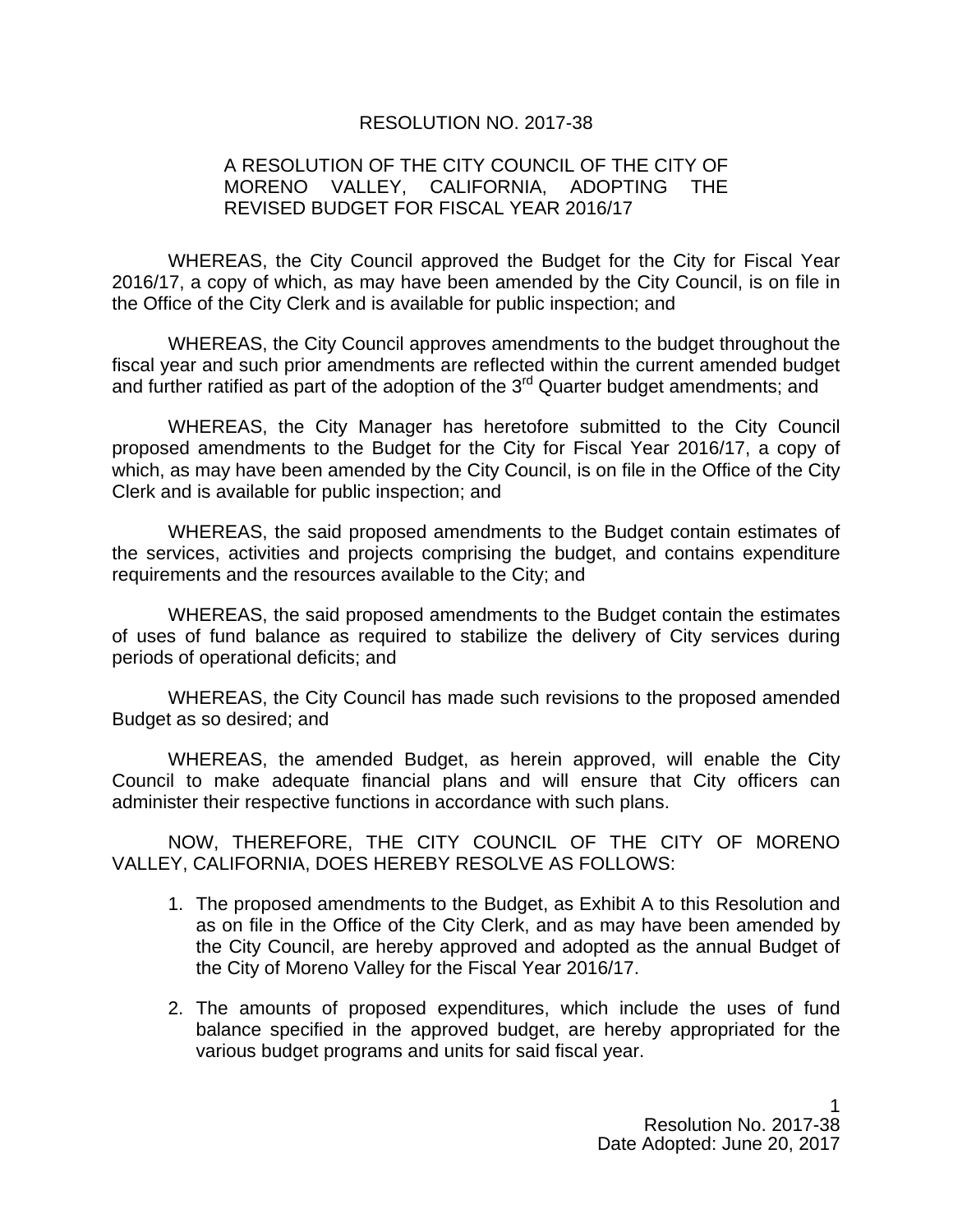3. Within fifteen (15) days after the adoption of this Resolution, the City Clerk shall certify to the adoption hereof and, as so certified, cause a copy to be posted in at least three (3) public places within the City.

BE IT FURTHER RESOLVED that this Resolution shall take effect immediately upon its adoption.

APPROVED AND ADOPTED this 20<sup>th</sup> day of June, 2017.

 $\overline{\phantom{a}}$  , and the contract of the contract of the contract of the contract of the contract of the contract of the contract of the contract of the contract of the contract of the contract of the contract of the contrac Mayor of the City of Moreno Valley

ATTEST:

\_\_\_\_\_\_\_\_\_\_\_\_\_\_\_\_\_\_\_\_\_\_\_\_\_\_\_\_ City Clerk

APPROVED AS TO FORM:

City Attorney

\_\_\_\_\_\_\_\_\_\_\_\_\_\_\_\_\_\_\_\_\_\_\_\_\_\_\_\_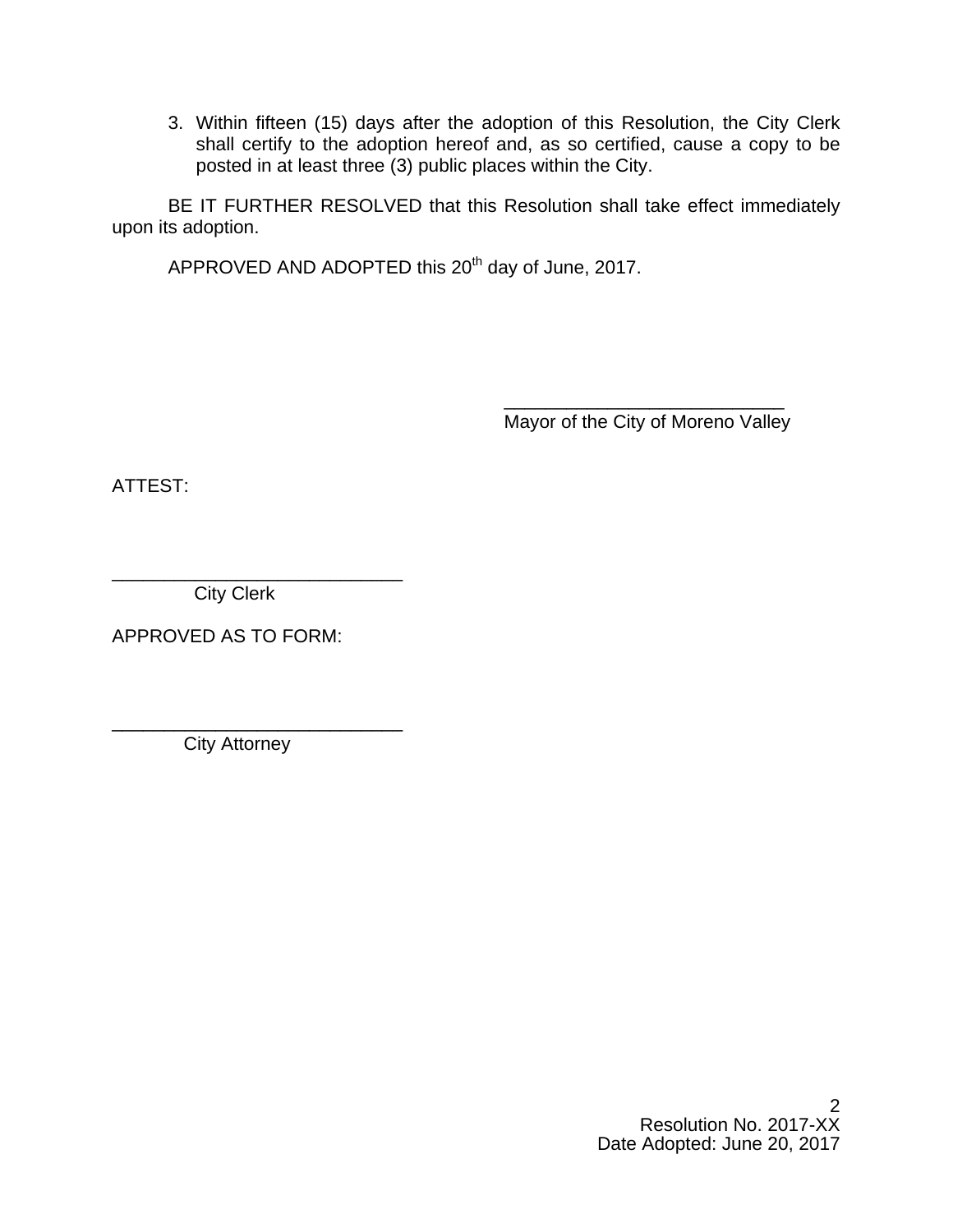## **RESOLUTION JURAT**

STATE OF CALIFORNIA  $\qquad \qquad$  )

COUNTY OF RIVERSIDE ) ss.

CITY OF MORENO VALLEY )

I, Pat Jacquez-Nares, City Clerk of the City of Moreno Valley, California, do hereby certify that Resolution No. 2017-38 was duly and regularly adopted by the City Council of the City of Moreno Valley at a regular meeting thereof held on the 20<sup>th</sup> day of June, 2017 by the following vote:

AYES:

NOES:

ABSENT:

ABSTAIN:

(Council Members, Mayor Pro Tem and Mayor)

CITY CLERK

\_\_\_\_\_\_\_\_\_\_\_\_\_\_\_\_\_\_\_\_\_\_\_\_\_\_\_\_\_\_\_\_\_\_\_

(SEAL)

3 Resolution No. 2017-XX Date Adopted: June 20, 2017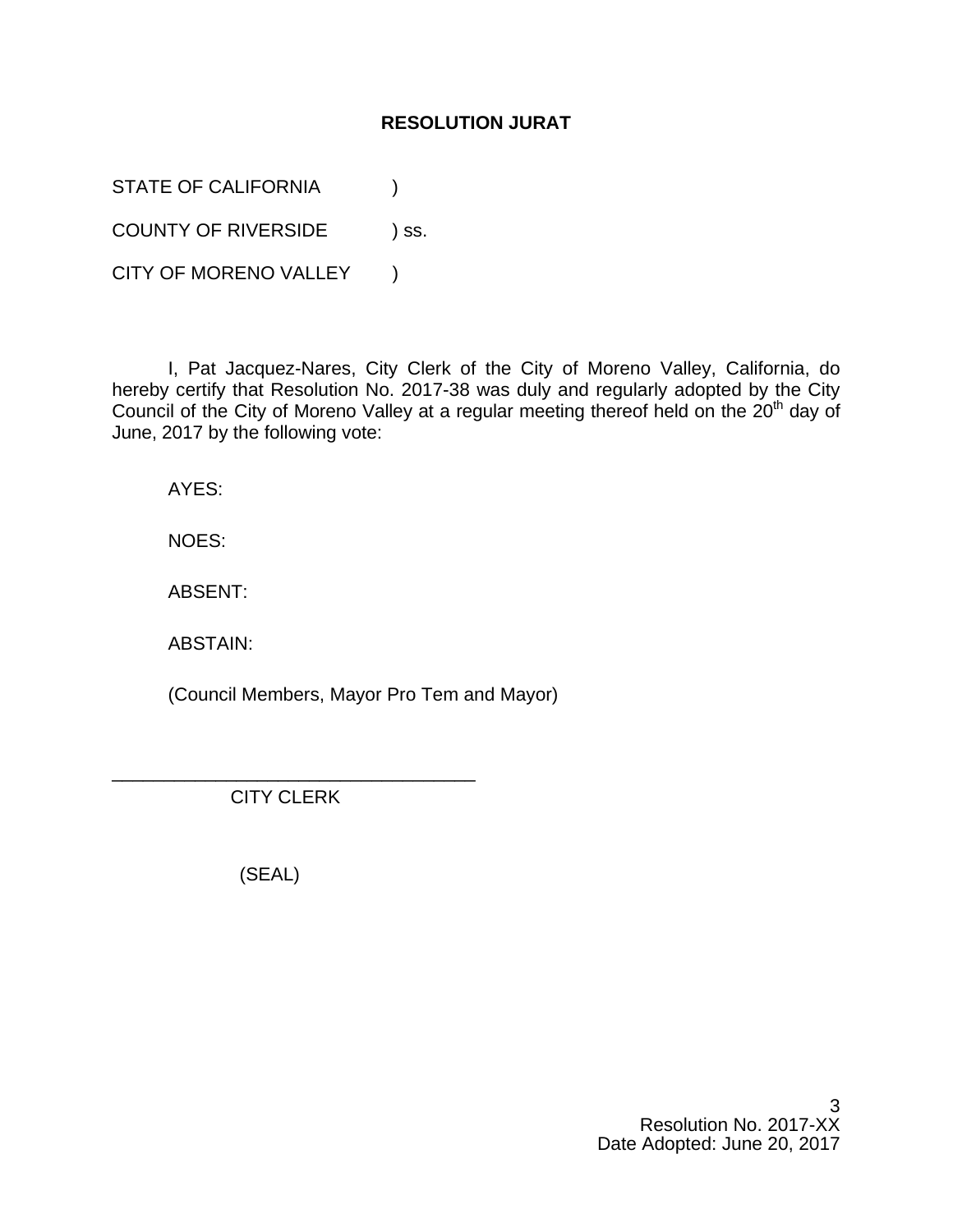| Department                           | Fund | <b>Account Description</b>                            | <b>General Ledger Account</b> | Project | Fiscal Year 2016/17<br><b>Amended Budget</b> | Proposed<br>Amendment | <b>Revised Budget</b> | <b>Description - Proposed Adjustment</b>                                                                                                                                                                                                                                                                                               |
|--------------------------------------|------|-------------------------------------------------------|-------------------------------|---------|----------------------------------------------|-----------------------|-----------------------|----------------------------------------------------------------------------------------------------------------------------------------------------------------------------------------------------------------------------------------------------------------------------------------------------------------------------------------|
| <b>City Clerk</b>                    | 1010 | Council - Election Services                           | 1010-12-05-12010-620120       |         | 177,000 \$                                   | $90,000$ \$           |                       | 267,000 Special Election cost estimate for June 2017.                                                                                                                                                                                                                                                                                  |
| <b>City Manager</b>                  | 1010 | Software Maint/Support/License                        | 1010-16-39-25412-625010       |         | 76,200                                       | (16,000)              |                       | 60,200 Moving to fund 7220 for the Telecomm's purchase of switches.                                                                                                                                                                                                                                                                    |
| Police                               | 1010 | Mach-Equip, Repl - Vehicles                           | 1010-60-67-40210-660322       |         |                                              | 30,000                |                       | 30,000 The Police Department is requesting \$30,000 and \$35,000 for three replacement motorcycles and maintenance.<br>122.823 Currently \$71,344 is set aside for additional funds for motorcycle replacement based on the shorter life they are<br>70,000 experiencing.                                                              |
| Police                               | 1010 | Repl Chrg - Other                                     | 1010-60-67-40210-693010       |         | 51.479                                       | 71,344                |                       |                                                                                                                                                                                                                                                                                                                                        |
| Police                               | 1010 | Oper Mtrls - Vehicles                                 | 1010-60-67-40210-630350       |         | 35,000                                       | 35,000                |                       |                                                                                                                                                                                                                                                                                                                                        |
| Police                               | 1010 | Agency Svcs - Cnty                                    | 1010-60-65-40010-620320       |         | 861,842                                      | (34, 474)             | 827,368               | Based on the actual contract rate being lower than projected from 8% to 5.14%.                                                                                                                                                                                                                                                         |
| Police                               | 1010 | Agency Svcs - Cnty                                    | 1010-60-66-40110-620320       |         | 23,853,877                                   | (954, 155             | 22,899,722            |                                                                                                                                                                                                                                                                                                                                        |
| Police                               | 1010 | Agency Svcs - Cnty                                    | 1010-60-66-40111-620320       |         | 380,780                                      | (15, 231)             | 365,549               |                                                                                                                                                                                                                                                                                                                                        |
| Police                               | 1010 | Agency Svcs - Cnty                                    | 1010-60-67-40210-620320       |         | 5,792,602                                    | (231, 704)            | 5,560,898             |                                                                                                                                                                                                                                                                                                                                        |
| Police                               | 1010 | Agency Svcs - Cnty                                    | 1010-60-67-40220-620320       |         | 1,090,394                                    | (43, 616)             | 1,046,778             |                                                                                                                                                                                                                                                                                                                                        |
| Police                               | 1010 | Agency Svcs - Cnty                                    | 1010-60-68-40310-620320       |         | 743,310                                      | (29, 732)             | 713,578               |                                                                                                                                                                                                                                                                                                                                        |
| Police                               | 1010 | Agency Svcs - Cnty                                    | 1010-60-68-40312-620320       |         | 1,525,569                                    | (61, 023)             | 1,464,546             |                                                                                                                                                                                                                                                                                                                                        |
| Police                               | 1010 | Agency Svcs - Cnty                                    | 1010-60-69-40410-620320       |         | 4,597,209                                    | (183,888              | 4,413,321             |                                                                                                                                                                                                                                                                                                                                        |
| <b>Public Works</b>                  | 1010 | Admin Chrg - Fleet Ops                                | 1010-70-76-45122-692050       |         |                                              | 67,590                |                       | 67,590 Update to Fleet Ops budget for vehicle replacements for the Transportation Engineering Division.                                                                                                                                                                                                                                |
| <b>Public Works</b>                  | 1010 | Admin Chrg - Fleet Ops                                | 1010-70-78-45315-692050       |         |                                              | 57,030                |                       | 57.030 Fleet Ops Administrative charge for Tree Trimming vehicles.                                                                                                                                                                                                                                                                     |
| <b>EXPENSES TOTAL</b>                |      |                                                       |                               |         | 39,185,262                                   | $(1,218,860)$ \$      | 37,966,402            |                                                                                                                                                                                                                                                                                                                                        |
|                                      |      |                                                       |                               |         |                                              |                       |                       |                                                                                                                                                                                                                                                                                                                                        |
| <b>Community Development</b>         | 1010 | <b>Building Permits</b>                               | 1010-20-28-20310-425000       |         | 944.000                                      | 602,000 \$            |                       | Budget adjustment due to higher than projected building permit revenue in the fiscal year (FY). With the<br>1,546,000 implementation of ACP and new fee schedule all permit revenue will be posted to this account; electrical, mechanical,<br>plumbing, sign and special inspection permit revenue accounts are no longer being used. |
| Community Development                | 1010 | Bldg. & Safety Plan Check F                           | 1010-20-28-20310-540000       |         | 457,776                                      | 443,224               |                       | 901,000 Budget adjustment due to higher than projected plan check revenue in the fiscal year.                                                                                                                                                                                                                                          |
| <b>Community Development</b>         | 1010 | Abandoned Vehicle Abatement                           | 1010-20-26-20110-480140       |         | 180,000                                      | 115,000               |                       | 295,000 Adjustment due to higher than projected abandoned vehicle abatement fee revenue in the fiscal year                                                                                                                                                                                                                             |
| <b>Financial Management Services</b> | 1010 | Revenue Close to Bal Sheet - Use<br>of M&P-Int Income | 1010-99-99-91010-469999       |         |                                              | (763,000)             |                       | (763,000) Adjustment to reflect certain accounting rules for the recording of revenues from the Towngate mall note.                                                                                                                                                                                                                    |
| <b>Financial Management Services</b> | 1010 | Sales Tax - General                                   | 1010-99-99-91010-402000       |         | 19,518,257                                   | (1,418,257)           |                       | 18,100,000 Updated estimate for sales tax revenue for FY 2016/17.                                                                                                                                                                                                                                                                      |
| <b>REVENUE TOTAL</b>                 |      |                                                       |                               |         | 21,100,033                                   | $(1,021,033)$ \$      | 20.079.000            |                                                                                                                                                                                                                                                                                                                                        |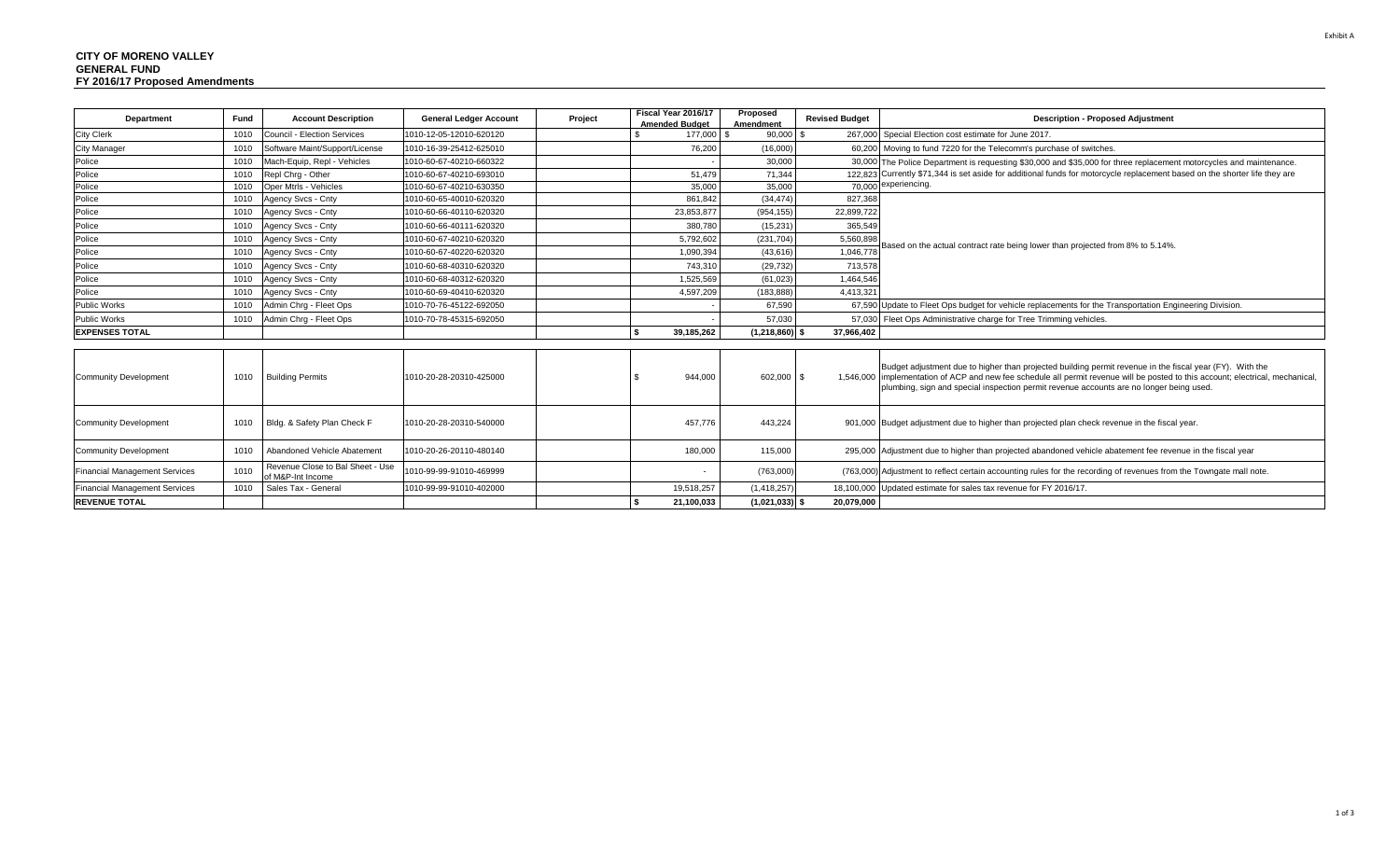| <b>Department</b>                    | Fund | <b>Account Description</b>                                | <b>General Ledger Account</b> | Project        | Fiscal Year 2016/17<br><b>Amended Budget</b> | Proposed<br>Amendment | <b>Revised Budget</b> | <b>Description - Proposed Adjustment</b>                                                                                                                                                                                                                                                                                                       |
|--------------------------------------|------|-----------------------------------------------------------|-------------------------------|----------------|----------------------------------------------|-----------------------|-----------------------|------------------------------------------------------------------------------------------------------------------------------------------------------------------------------------------------------------------------------------------------------------------------------------------------------------------------------------------------|
| <b>Administrative Services</b>       | 7310 | <b>Transfers to - ENERGY</b><br>EFFICIENCY REVOLVING FUND | 7310-99-99-97310-902017       |                |                                              | 15,000 \$<br>. ድ      |                       | Per Policy 2.47 Energy Efficiency, Fund 7310 transfers 50% of energy efficiency savings realized at the end of each<br>15,000 fiscal year to Fund 2017 to be spent on future energy projects. A budget of \$15,000 for these accounts should cover<br>the transfers for FY2016/17.                                                             |
| City Manager                         | 7220 | Computer, Repl - Hardware                                 | 7220-16-39-25413-660420       |                | $\sim$                                       | 7,962                 |                       | 7,962 Replacement printer for Geographic Information System                                                                                                                                                                                                                                                                                    |
| <b>City Manager</b>                  | 7220 | Computer, Repl - Software                                 | 7220-16-39-25410-660422       |                |                                              | 45,569                | 45,569                | Replacement of cashiering system.                                                                                                                                                                                                                                                                                                              |
| <b>City Manager</b>                  | 7220 | Computer, New - Hardware                                  | 7220-16-39-25411-660410       |                | $\sim$                                       | 16,000                | 16,000                | For the Telecomm's purchase of switches.                                                                                                                                                                                                                                                                                                       |
| <b>Financial Management Services</b> | 8884 | Transfers to NEIGHBORHOOD<br><b>STABILIZATION PRG</b>     | 8884-99-99-98884-902507       |                |                                              | 594,000               | 594,000               | Riverside County Habitat property from Housing Authority to Neighborhood Stabilization Program. This adjustment wil                                                                                                                                                                                                                            |
| <b>Financial Management Services</b> | 2507 | <b>NSP Programs</b>                                       | 2507-30-36-72701-733201       |                |                                              | 594,000               | 594.000               | eflect the final sale of these properties.                                                                                                                                                                                                                                                                                                     |
| <b>Financial Management Services</b> | 6021 | Principal Pymt- Contra Ac                                 | 6021-99-99-96021-670312       |                | $\sim$                                       | (855,000)             | (855.000)             | Adjustment to reflect certain accounting rules for the recording of expenditures for the 2007 Taxable lease revenue<br><b>Bond Principal</b>                                                                                                                                                                                                   |
| <b>Financial Management Services</b> | 6031 | Principal Pymt- Contra Ac                                 | 6031-99-99-96031-670312       |                | $\sim$                                       | (130,000)             | (130,000)             |                                                                                                                                                                                                                                                                                                                                                |
| <b>Financial Management Services</b> | 6040 | Principal Pymt- Contra Ac                                 | 6040-99-99-96040-670312       |                | $\sim$                                       | (175,000              | (175,000)             |                                                                                                                                                                                                                                                                                                                                                |
| <b>Financial Management Services</b> | 6011 | CIP Other                                                 | 6011-30-80-80005-720199       | 805 0026 6011  | 19,601,768                                   | 50,000                | 19,651,768            | Moreno Valley Utility proposes to increase expenditures to adjust the budget for the solar carport project and to include                                                                                                                                                                                                                      |
| <b>Financial Management Services</b> | 6011 | CIP Other                                                 | 6011-30-80-80005-720199       | 805 0039 6011  | 19.601.768                                   | 520.000               | 20,121,768            | amounts that were not previously carried over from the prior year's budget. The increase will also provide an                                                                                                                                                                                                                                  |
| <b>Financial Management Services</b> | 6011 | CIP Other                                                 | 6011-30-80-80005-720199       | 805 0044 6011  | 19,601,768                                   | 73.700                | 19.675.468            | adjustment for the initial design on Alessandro and Heacock cross town ties and for the electric vehicle charging                                                                                                                                                                                                                              |
| <b>Financial Management Services</b> | 6011 | CIP Other                                                 | 6011-30-80-80005-720199       | 805 0043 6011  | 19,601,768                                   | 42,000                | 19.643.768            | station due to additional design requirements.                                                                                                                                                                                                                                                                                                 |
| <b>Financial Management Services</b> | 2715 | Salaries, Temporary                                       | 2715-20-26-72115-611310       |                | 34.976                                       | 28.693                | 63.669                |                                                                                                                                                                                                                                                                                                                                                |
| <b>Financial Management Services</b> | 2715 | Benefits - PERS & ERPD Def Comp   2715-20-26-72115-612110 |                               |                | 9,269                                        | 4,369                 | 13,638                |                                                                                                                                                                                                                                                                                                                                                |
| <b>Financial Management Services</b> | 2715 | Benefits - Medicare                                       | 2715-20-26-72115-612130       |                | 507                                          | 515                   | 1,022                 | rue-up fund to reflect expenditures to be reimbursed by the grant.                                                                                                                                                                                                                                                                             |
| <b>Financial Management Services</b> | 2715 | Maint & Repair - Machine Equip                            | 2715-20-26-72115-620930       |                | $\sim$                                       | 117                   | 117                   |                                                                                                                                                                                                                                                                                                                                                |
| <b>Financial Management Services</b> | 2715 | Oper Suppl - Office                                       | 2715-20-26-72115-630210       |                | $\sim$                                       | 94                    | 94                    |                                                                                                                                                                                                                                                                                                                                                |
| <b>Financial Management Services</b> | 2715 | Oper Mtrls - Fuel: Gasoline                               | 2715-20-26-72115-630355       |                | $\sim$                                       | 393                   | 393                   |                                                                                                                                                                                                                                                                                                                                                |
| <b>Financial Management Services</b> | 5211 | Construction contract                                     | 5211-50-57-80003-720134       |                | $\sim$                                       | 24,590                |                       | 24,590 Re-class expenditure to Zone A                                                                                                                                                                                                                                                                                                          |
| <b>Fire Department</b>               | 2014 | Oper Mtrls - Other                                        | 2014-40-45-30150-630399       |                | 44,000                                       | 4,000                 | 48.000                | To supplement Emergency Medical Services system costs to include first responder and training enhancements.                                                                                                                                                                                                                                    |
| Parks and Community Services         | 5113 | CIP Other                                                 | 5113-50-57-80007-720199       | 807 0023 50 57 | 122,000                                      | (20,000)              | 102.000               |                                                                                                                                                                                                                                                                                                                                                |
| Parks and Community Services         | 5113 | CIP Other                                                 | 5113-50-57-80007-720199       | 807 0032 50 57 | 122,000                                      | (92,000)              | 30,000                | True-up of projected projects expenditures.                                                                                                                                                                                                                                                                                                    |
| Parks and Community Services         | 5113 | CIP Other                                                 | 5113-50-57-80007-720199       | 807 0037 50 57 | 122,000                                      | (10,000)              | 112.000               |                                                                                                                                                                                                                                                                                                                                                |
| <b>Public Works</b>                  | 2001 | Admin Chrg - Fleet Ops                                    | 2001-70-76-45122-692050       |                | 81.666                                       | (67, 590)             | 14.076                | Update to Fleet Operations budget for vehicle replacements for the Transportation Engineering Division.                                                                                                                                                                                                                                        |
| <b>Public Works</b>                  | 2301 | CIP Other                                                 | 2301-70-77-80001-720199       | 801 0031 70 77 | 4,805,412                                    | (21, 449)             | 4,783,963             | The \$21,449 will return to Fund 2001 (Measure A) Fund Balance. Project 801 0031 Cactus Avenue Eastbound 3rd<br>Lane Improvements/ Veterans Way to Heacock St has been completed. The remaining budget in Fund 2301 (Capital<br>Projects Grants) needs to be transferred to Fund 2001 (Measure A) because these funds were transferred in from |
| <b>Public Works</b>                  | 2001 | CIP Other                                                 | 2001-70-77-80001-720199       | 801 0031 70 77 | 6,443,585                                    | 21,449                | 6,465,034             | Measure A as a local match.                                                                                                                                                                                                                                                                                                                    |
| <b>Public Works</b>                  | 2902 | <b>Transfers to DIF TRAFFIC SIGNAL</b><br>CAPITAL PRO     | 2902-99-95-92902-903302       |                | 185,000                                      | 453,600               | 638,600               | This recommended budget transfers from DIF Traffic Signal Fund 2902 to Fund 3302. Fund 2902 collects and<br>manages the development impact fees for traffic signals.                                                                                                                                                                           |
| Public Works                         | 3005 | Transfers to DIF - FIRE                                   | 3005-99-99-93005-902903       |                |                                              | 63,000                | 63,000                | Returning to DIF - Fire fund the project savings for Fire Station #48 remodel, Project #803 0022. This project was<br>completed in the Winter of FY 2016/17 and there is an approximate savings of \$63.000.                                                                                                                                   |
| <b>Public Works</b>                  | 3414 | Admin Chrg - Special Dist                                 | 3414-70-79-25701-692020       |                | 25,000                                       | (25,000)              | $\sim$                | Updated administrative charges                                                                                                                                                                                                                                                                                                                 |
| Public Works                         | 3411 | CIP Other                                                 | 3411-70-77-80001-720199       | 801 0009 70 77 | 737,136                                      | (18,500)              | 718,636               | The Reche Vista project was originally budgeted at \$302,089, while the actual expenditures were \$283,589. Staff is<br>requesting a decrease in expenditures by \$18,500 to match actuals.                                                                                                                                                    |
| <b>EXPENSES TOTAL</b>                |      |                                                           |                               |                | 91,139,623                                   | $1,144,512$ \$        | 92.284.135            |                                                                                                                                                                                                                                                                                                                                                |
|                                      |      |                                                           |                               |                |                                              |                       |                       |                                                                                                                                                                                                                                                                                                                                                |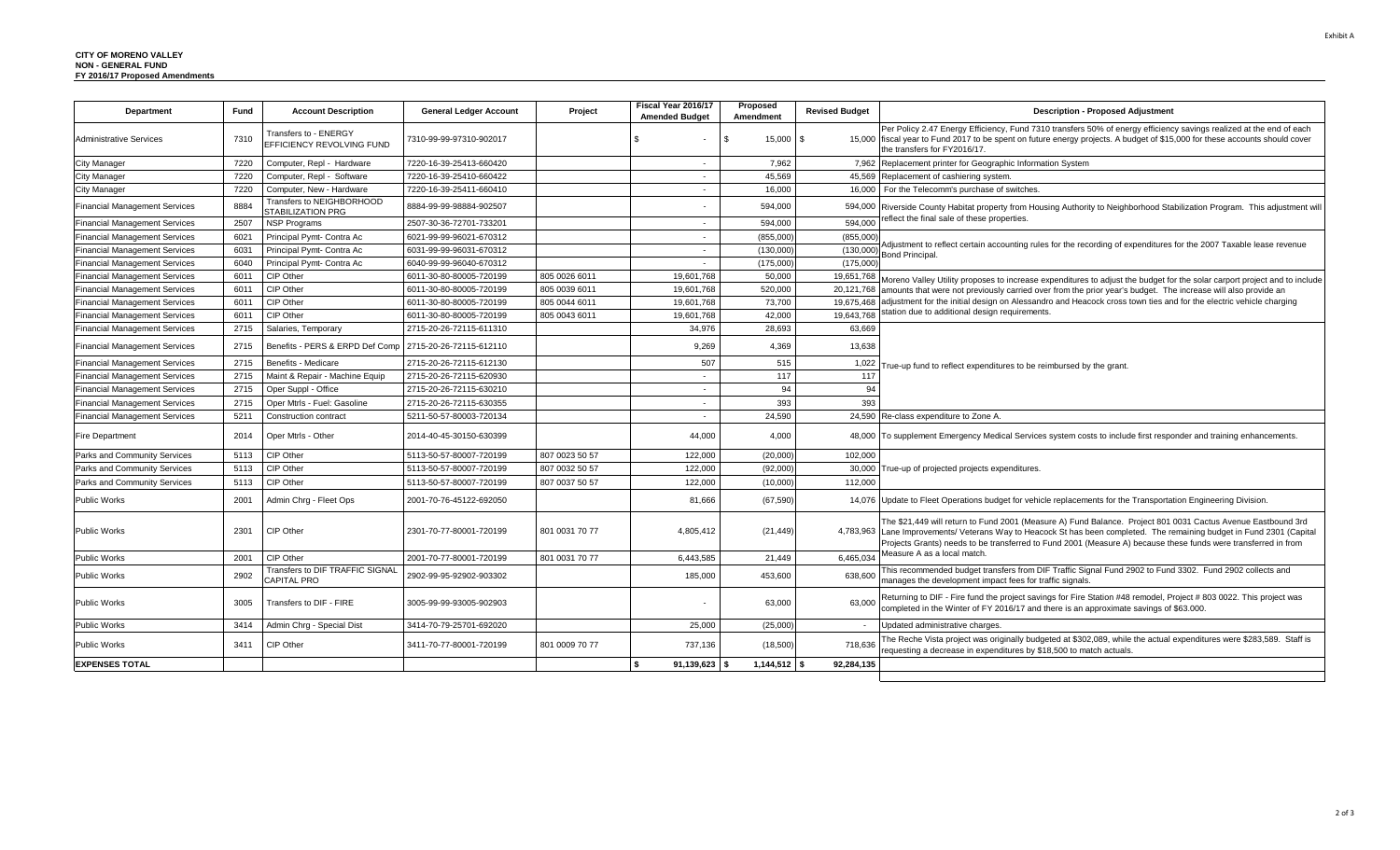| Administrative Services              | Transfers in - from FACILITIES<br>2017<br>FUND (ADMIN/OPER)                          | 2017-99-99-92017-807310 |               | 15,000 \$        |            | Per Policy 2.47 Energy Efficiency, Fund 7310 transfers 50% of energy efficiency savings realized at the end of each<br>15,000 fiscal year to Fund 2017 to be spent on future energy projects. A budget of \$15,000 for these accounts should cover<br>the transfers for FY 2016/17.                                                                                                                                       |
|--------------------------------------|--------------------------------------------------------------------------------------|-------------------------|---------------|------------------|------------|---------------------------------------------------------------------------------------------------------------------------------------------------------------------------------------------------------------------------------------------------------------------------------------------------------------------------------------------------------------------------------------------------------------------------|
| <b>Financial Management Services</b> | Transfers in - from HOUSING<br>2507<br><b>AUTHORITY</b>                              | 2507-99-99-92507-808884 |               | 594,000          | 594,000    | Riverside County Habitat property from Housing Authority to Neighborhood Stabilization Program. This adjustment will<br>reflect the final sale of these properties.                                                                                                                                                                                                                                                       |
| <b>Financial Management Services</b> | Fed Grant-Operating Revenue<br>2514                                                  | 2514-30-36-72751-485000 | 181,852       | 406,706          |            | 588,558 True-up fund to reflect funds to be reimbursed by the grant                                                                                                                                                                                                                                                                                                                                                       |
| <b>Financial Management Services</b> | 2715<br>Fed Grant-Operating Revenue                                                  | 2715-20-26-72115-485000 | 46.292        | 34.181           |            | 80,473 True-up fund to reflect funds to be reimbursed by the grant                                                                                                                                                                                                                                                                                                                                                        |
| Financial Management Services        | Fed Grant-Operating Revenue<br>2512                                                  | 2512-99-99-92512-485000 | 2,606,961     | 107,940          | 2,714,901  | True-up fund with projected revenue.                                                                                                                                                                                                                                                                                                                                                                                      |
| <b>Public Works</b>                  | State Gas Tax 2107<br>2000                                                           | 2000-99-99-92000-408000 | 1.740.432     | (215, 112)       | 1,525,320  |                                                                                                                                                                                                                                                                                                                                                                                                                           |
| <b>Public Works</b>                  | State Gas Tax 2106<br>2000                                                           | 2000-99-99-92000-408020 | 616,555       | 101.393          | 717.948    | The City received an updated Highway User Tax projections for FY 2016/17 in January 2017.                                                                                                                                                                                                                                                                                                                                 |
| <b>Public Works</b>                  | State Gas Tax 2105<br>2000                                                           | 2000-99-99-92000-408030 | 1.253.318     | (72.474)         | 1.180.844  |                                                                                                                                                                                                                                                                                                                                                                                                                           |
| Public Works                         | State Gas Tax 2103<br>2000                                                           | 2000-99-99-92000-408040 | 486,663       | (1,885)          | 484.778    |                                                                                                                                                                                                                                                                                                                                                                                                                           |
| <b>Public Works</b>                  | RCTC - Sales Tax<br>2001                                                             | 2001-99-99-92001-480180 | 3,889,000     | (186,000)        |            | 3,703,000 Riverside County Transportation Commission revised Measure A Sales Tax projections for FY 2016/17.                                                                                                                                                                                                                                                                                                              |
| <b>Public Works</b>                  | Other Misc. Revenue<br>3708                                                          | 3708-99-90-93708-589900 |               | 789,600          |            | 789,600 Budgeting for Community Facility District #5 Stoneridge Debt Service Miscellaneous revenue.                                                                                                                                                                                                                                                                                                                       |
| <b>Public Works</b>                  | Transfers in - from DIF - TRAFFIC<br>3302<br><b>SIGNALS</b>                          | 3302-99-99-93302-802902 | 185,000       | 453,600          | 638,600    | This recommended budget transfer from DIF Traffic Signal Fund 2902 to Fund 3302. Fund 2902 collects and manages<br>the development impact fees for traffic signals.                                                                                                                                                                                                                                                       |
| <b>Public Works</b>                  | Transfers in - from FIRE SERVICES 2903-99-95-92903-803005<br>2903<br><b>CAP FUND</b> |                         |               | 63,000           | 63.000     | Returning to DIF - Fire fund the project savings for Fire Station #48 remodel, Project # 803 0022. This project was<br>completed in the Winter of FY 2016/17.                                                                                                                                                                                                                                                             |
| <b>Public Works</b>                  | 2800<br>County Article 3                                                             | 2800-99-99-92800-487100 | 250,000       | 65,000           | 315.000    | Project 801 0068 (Cycle 7 - Citywide Pedestrian and Bicycle Facility Enhancements) has a total life-to-date budget of<br>\$315,000 (SB 821 SCAG Article 3 RCTC grant). SB 821 grants are only billed at project completion and there is a two<br>year spending requirement. The project deadline for 801 0068 is 6/30/17. This budget adjustment will increase the<br>revenue budget to match with the projected revenue. |
| <b>Public Works</b>                  | <b>Administrative Charges</b><br>3414                                                | 3414-70-79-25701-585020 | 25,000        | 5,450            |            | 30,450 Updated administrative charges.                                                                                                                                                                                                                                                                                                                                                                                    |
| <b>REVENUE TOTAL</b>                 |                                                                                      |                         | 11.281.073 \$ | $2.160.399$ \ \$ | 13.441.472 |                                                                                                                                                                                                                                                                                                                                                                                                                           |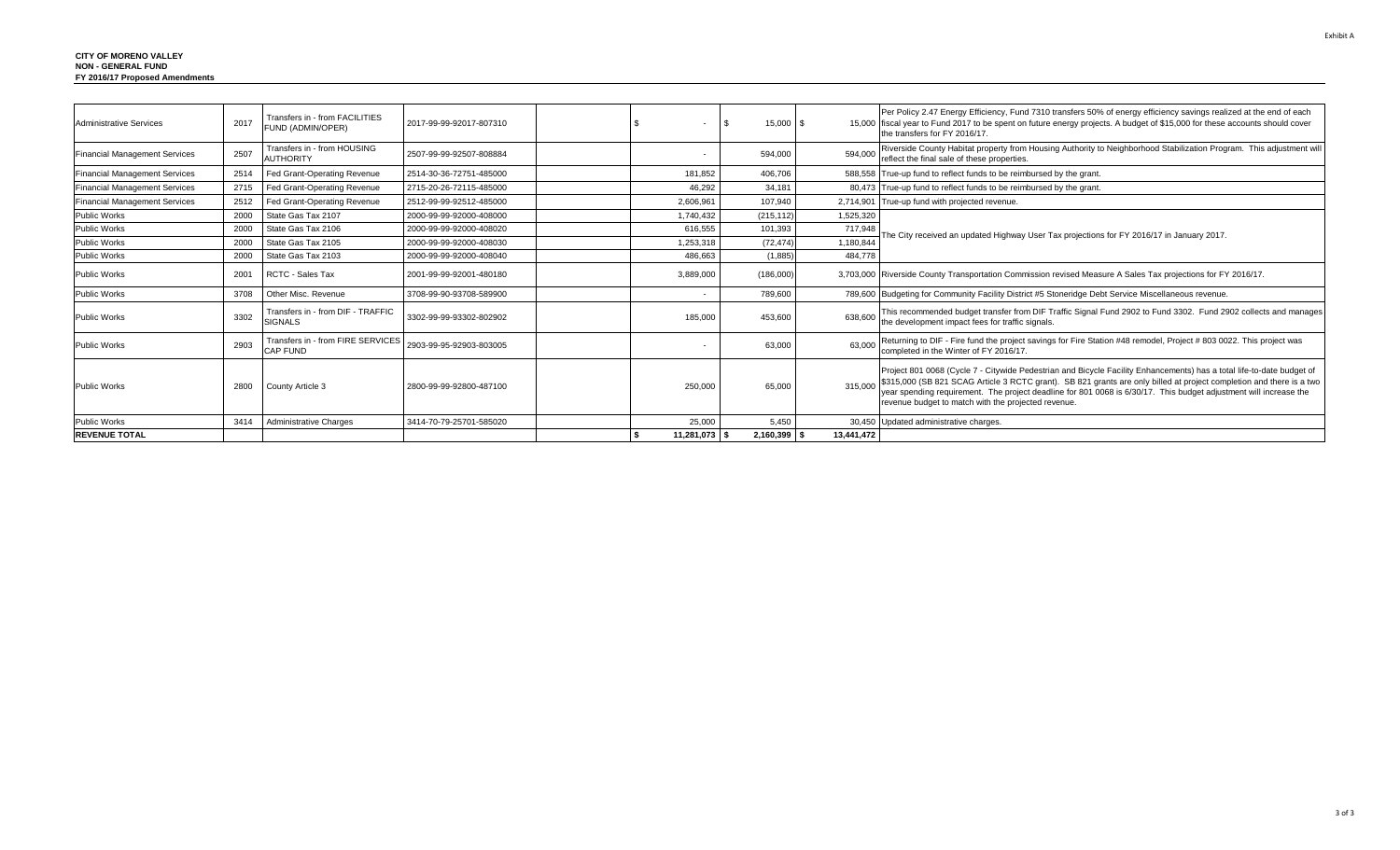## RESOLUTION NO. CSD 2017-13

## A RESOLUTION OF THE MORENO VALLEY COMMUNITY SERVICES DISTRICT OF THE CITY OF MORENO VALLEY, CALIFORNIA, ADOPTING THE REVISED BUDGET FOR FISCAL YEAR 2016/17

WHEREAS, the Community Services District Board approved the Budget for the District for Fiscal Year 2016/17, a copy of which, as may have been amended by the Community Services District Board, is on file in the Office of the City Clerk and is available for public inspection; and

WHEREAS, the Community Services District Board approves amendments to the budgets throughout the fiscal year and such prior amendments are reflected within the current amended budget and further ratified as part of the adoption of the  $3<sup>rd</sup>$  Quarter budget amendments; and

WHEREAS, the City Manager has heretofore submitted to the President and Board Members of the Moreno Valley Community Services District proposed amendments to the Budget for the District for Fiscal Year 2016/17, a copy of which, as may have been amended by the District's Board of Directors, is on file in the Office of the City Clerk and is available for public inspection; and

WHEREAS, the said proposed amendments to the Budget contain estimates of the services, activities and projects comprising the budget, and contain expenditure requirements and the resources available to the Community Services District; and

WHEREAS, the said proposed amendments to the Budget contain the estimates of uses of fund balance as required to stabilize the delivery of Community Services District services during periods of operational deficits; and

WHEREAS, the President and Board of Directors have made such revisions to the proposed amended Budget as so desired; and

WHEREAS, the amended Budget, as herein approved, will enable the Community Services District to make adequate financial plans and will ensure that District officers can administer their respective functions in accordance with such plans.

NOW, THEREFORE, THE MORENO VALLEY COMMUNITY SERVICES DISTRICT OF THE CITY OF MORENO VALLEY, CALIFORNIA, DOES HEREBY RESOLVE AS FOLLOWS:

1. The proposed amendments to the Budget, as Exhibit A to this Resolution and as on file in the Office of the City Clerk, and as may have been amended by the Community Services District's Board of Directors, is hereby approved and adopted as the annual Budget of the Moreno Valley Community Services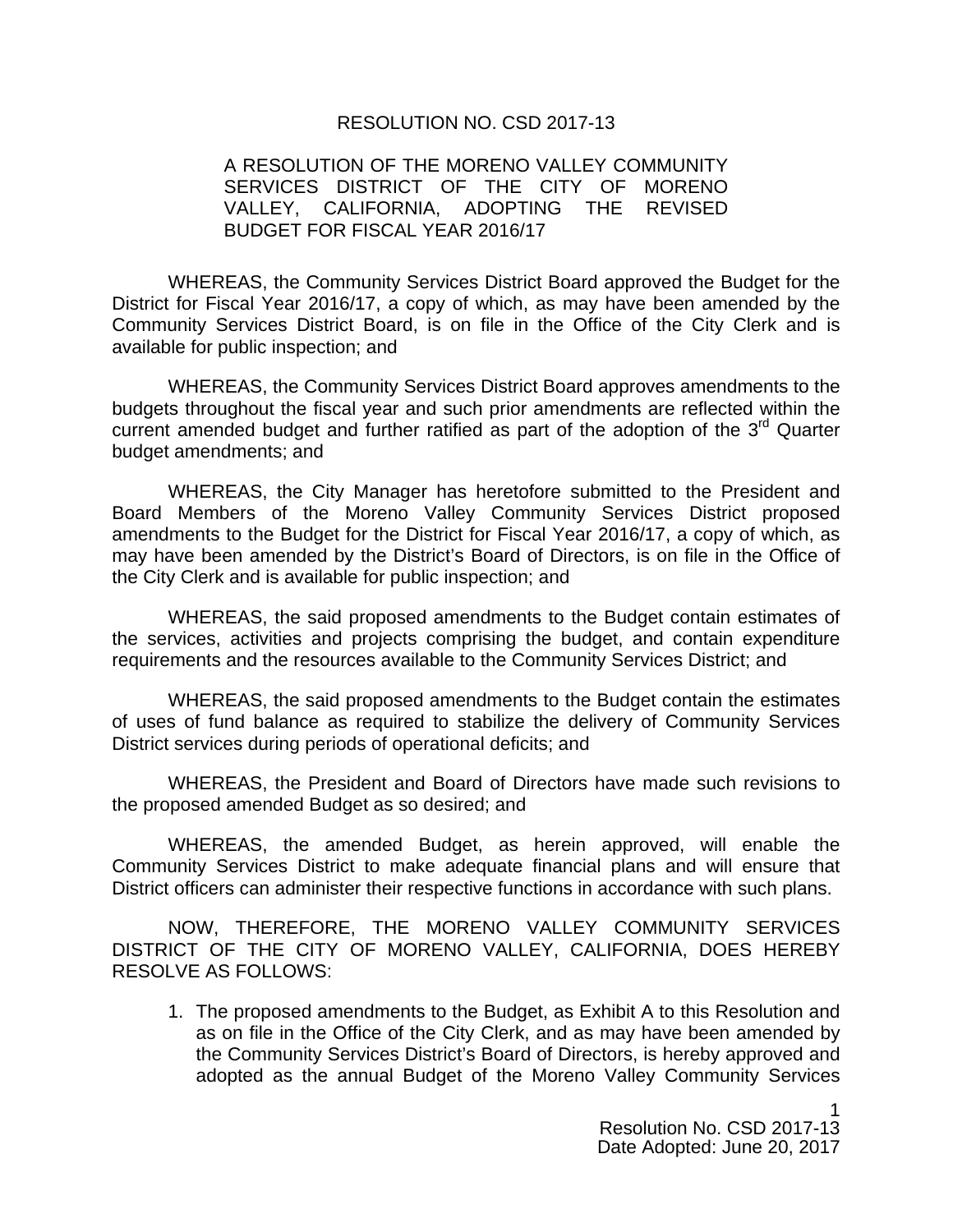District for the Fiscal Year 2016/17.

- 2. The amounts of proposed expenditures, which include the uses of fund balance specified in the approved budget, are hereby appropriated for the various budget programs and units for said fiscal year.
- 3. Pursuant to Section 61047 of the California Government Code, compensation for the City Council acting in the capacity of the Directors of the Community Services District, shall be \$100 per meeting or for each day's service rendered as a Director, not to exceed six days or \$600 in any calendar month. In addition, the Directors shall be compensated for actual and necessary traveling and incidental expenses incurred while on official business.
- 4. Within fifteen (15) days after the adoption of this Resolution, the City Clerk shall certify to the adoption hereof and, as so certified, cause a copy to be posted in at least three (3) public places within the City.

BE IT FURTHER RESOLVED that this Resolution shall take effect immediately upon its adoption.

APPROVED AND ADOPTED this 20<sup>th</sup> day of June, 2017.

 $\overline{\phantom{a}}$  , and the contract of the contract of the contract of the contract of the contract of the contract of the contract of the contract of the contract of the contract of the contract of the contract of the contrac Mayor of the City of Moreno Valley, Acting in the capacity of President of the Moreno Valley Community Services District

ATTEST:

City Clerk, acting in the capacity of Secretary of the Moreno Valley Community Services District

\_\_\_\_\_\_\_\_\_\_\_\_\_\_\_\_\_\_\_\_\_\_\_\_\_\_\_\_\_\_\_\_

APPROVED AS TO FORM:

City Attorney, acting in the capacity of General Counsel of the Moreno Valley Community Services District

\_\_\_\_\_\_\_\_\_\_\_\_\_\_\_\_\_\_\_\_\_\_\_\_\_\_\_\_\_\_\_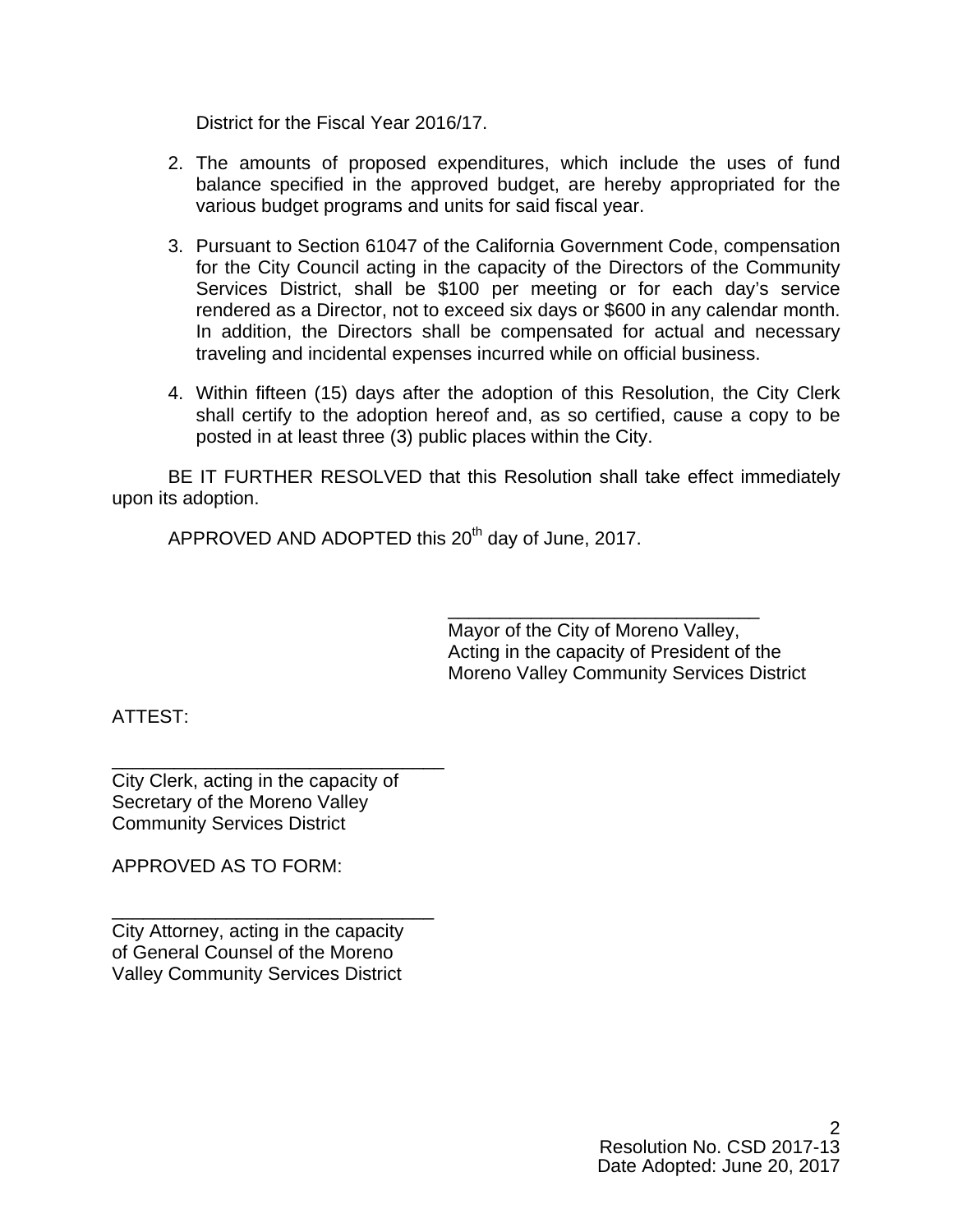## **RESOLUTION JURAT**

STATE OF CALIFORNIA (1)

COUNTY OF RIVERSIDE ) ss.

CITY OF MORENO VALLEY )

I, Pat Jacquez-Nares, Secretary of the Moreno Valley Community Services District, Moreno Valley, California do hereby certify that Resolution No. CSD 2017-13 was duly and regularly adopted by the Board of Directors of the Moreno Valley Community Services District at a regular meeting held on the 20<sup>th</sup> day of June, 2017, by the following vote:

AYES:

NOES:

ABSENT:

ABSTAIN:

(Board members, Vice-President and President)

**SECRETARY** 

\_\_\_\_\_\_\_\_\_\_\_\_\_\_\_\_\_\_\_\_\_\_\_\_\_\_\_\_\_\_\_\_\_

(SEAL)

3 Resolution No. CSD 2017-13 Date Adopted: June 20, 2017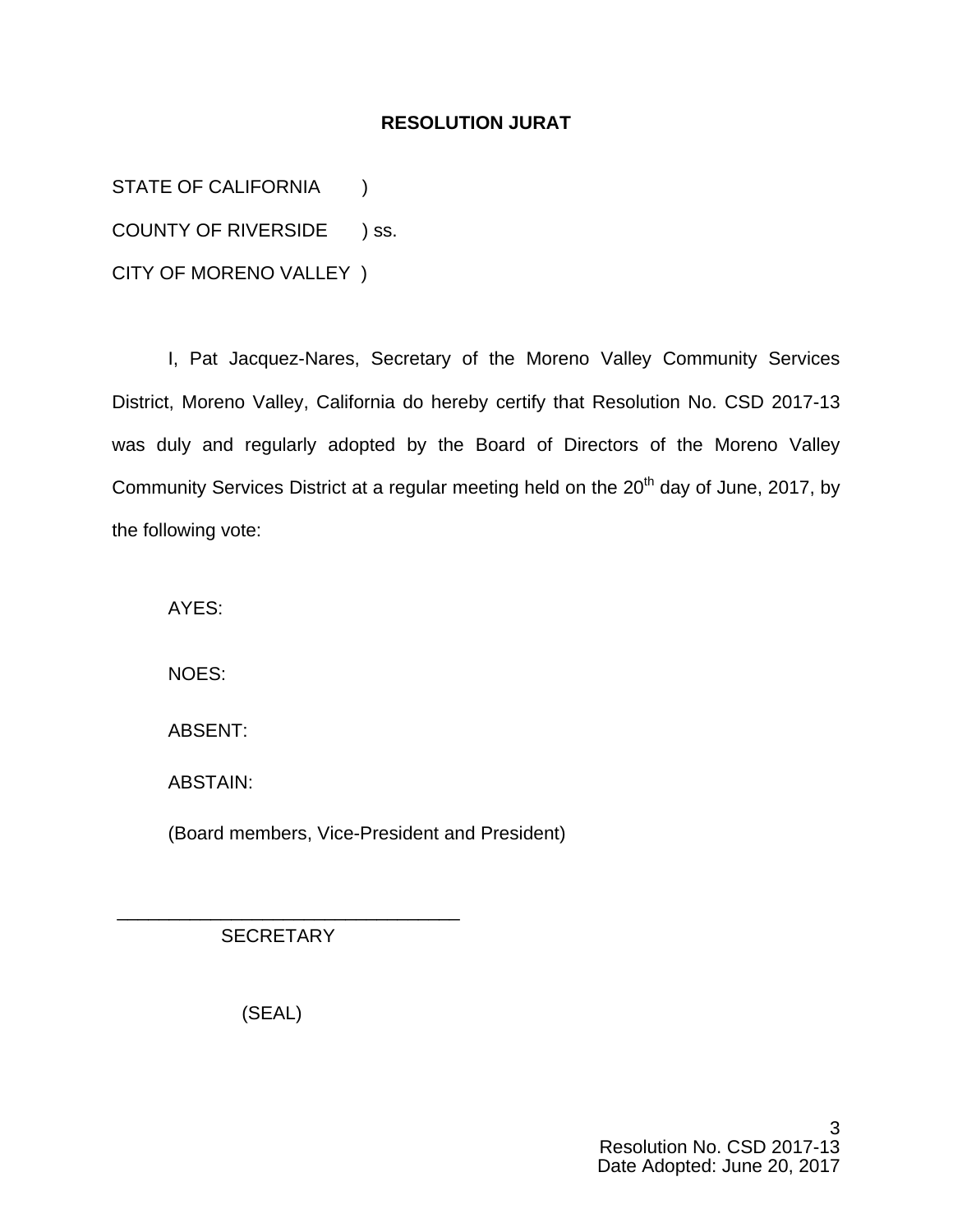#### RESOLUTION NO. HA 2017-04

## A RESOLUTION OF THE HOUSING AUTHORITY OF THE CITY OF MORENO VALLEY, CALIFORNIA, ADOPTING THE REVISED BUDGET FOR FISCAL YEAR 2016/17

WHEREAS, the Housing Authority approved the Budget for the City for Fiscal Year 2016/17, a copy of which, as may have been amended by the Housing Authority, is on file in the Office of the City Clerk and is available for public inspection; and

WHEREAS, the Housing Authority approves amendments to the budget throughout the fiscal year and such prior amendments are reflected within the current amended budget and further ratified as part of the adoption of the  $3<sup>rd</sup>$  Quarter budget amendments; and

WHEREAS, the City Manager has heretofore submitted to the Housing Authority proposed amendments to the Budget for the Authority for Fiscal Year 2016/17, a copy of which, as may have been amended by the Housing Authority, is on file in the Office of the City Clerk and is available for public inspection; and

WHEREAS, the said proposed amendments to the Budget contain estimates of the services, activities and projects comprising the budget, and contain expenditure requirements and the resources available to the Housing Authority; and

WHEREAS, the said proposed amendments to the Budget contain the estimates of uses of fund balance as required to stabilize the delivery of Housing Authority services during periods of operational deficits; and

WHEREAS, the Housing Authority have made such revisions to the proposed amended Budget as so desired; and

WHEREAS, the amended Budget, as herein approved, will enable the Housing Authority to make adequate financial plans and will ensure that Authority's officers can administer their respective functions in accordance with such plans.

NOW, THEREFORE, THE HOUSING AUTHORITY OF THE CITY OF MORENO VALLEY, CALIFORNIA, DOES HEREBY RESOLVE AS FOLLOWS:

- 1. The proposed amendments to the Budget, as Exhibit A to this Resolution and as on file in the Office of the City Clerk, and as may have been amended by the Housing Authority, is hereby approved and adopted as the annual Budget of the Moreno Valley Housing Authority for the Fiscal Year 2016/17.
- 2. The amounts of proposed expenditures, which include the uses of fund balance specified in the approved budget, are hereby appropriated for the various budget programs and units for said fiscal year.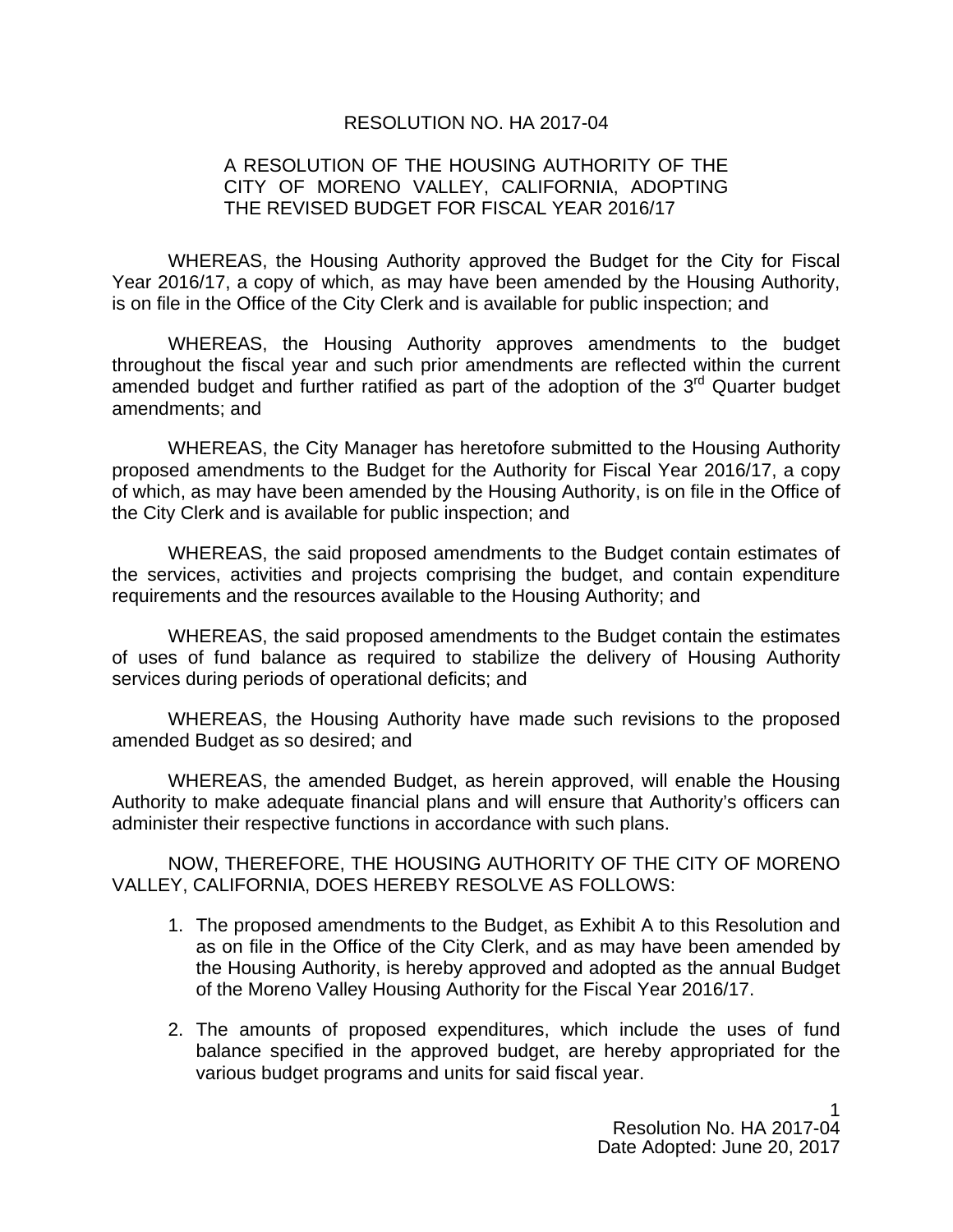- 3. Pursuant to Section 61047 of the California Government Code, compensation for the City Council acting in the capacity of the Housing Authority, shall be \$100 per meeting or for each day's service rendered as a Director, not to exceed six days or \$600 in any calendar month. In addition, the Directors shall be compensated for actual and necessary traveling and incidental expenses incurred while on official business.
- 4. Within fifteen (15) days after the adoption of this Resolution, the City Clerk shall certify to the adoption hereof and, as so certified, cause a copy to be posted in at least three (3) public places within the City.

BE IT FURTHER RESOLVED that this Resolution shall take effect immediately upon its adoption.

APPROVED AND ADOPTED this 20<sup>th</sup> day of June, 2017.

 $\frac{1}{\sqrt{2\pi}}$  ,  $\frac{1}{\sqrt{2\pi}}$  ,  $\frac{1}{\sqrt{2\pi}}$  ,  $\frac{1}{\sqrt{2\pi}}$  ,  $\frac{1}{\sqrt{2\pi}}$  ,  $\frac{1}{\sqrt{2\pi}}$  ,  $\frac{1}{\sqrt{2\pi}}$  ,  $\frac{1}{\sqrt{2\pi}}$  ,  $\frac{1}{\sqrt{2\pi}}$  ,  $\frac{1}{\sqrt{2\pi}}$  ,  $\frac{1}{\sqrt{2\pi}}$  ,  $\frac{1}{\sqrt{2\pi}}$  ,  $\frac{1}{\sqrt{2\pi}}$  , Mayor of the City of Moreno Valley, Acting in the capacity of Chairman of the Housing Authority

ATTEST:

\_\_\_\_\_\_\_\_\_\_\_\_\_\_\_\_\_\_\_\_\_\_\_\_\_\_\_\_\_\_\_\_ City Clerk, acting in the capacity of Secretary of the Housing Authority

APPROVED AS TO FORM:

City Attorney, acting in the capacity of General Counsel of the Housing Authority

\_\_\_\_\_\_\_\_\_\_\_\_\_\_\_\_\_\_\_\_\_\_\_\_\_\_\_\_\_\_\_